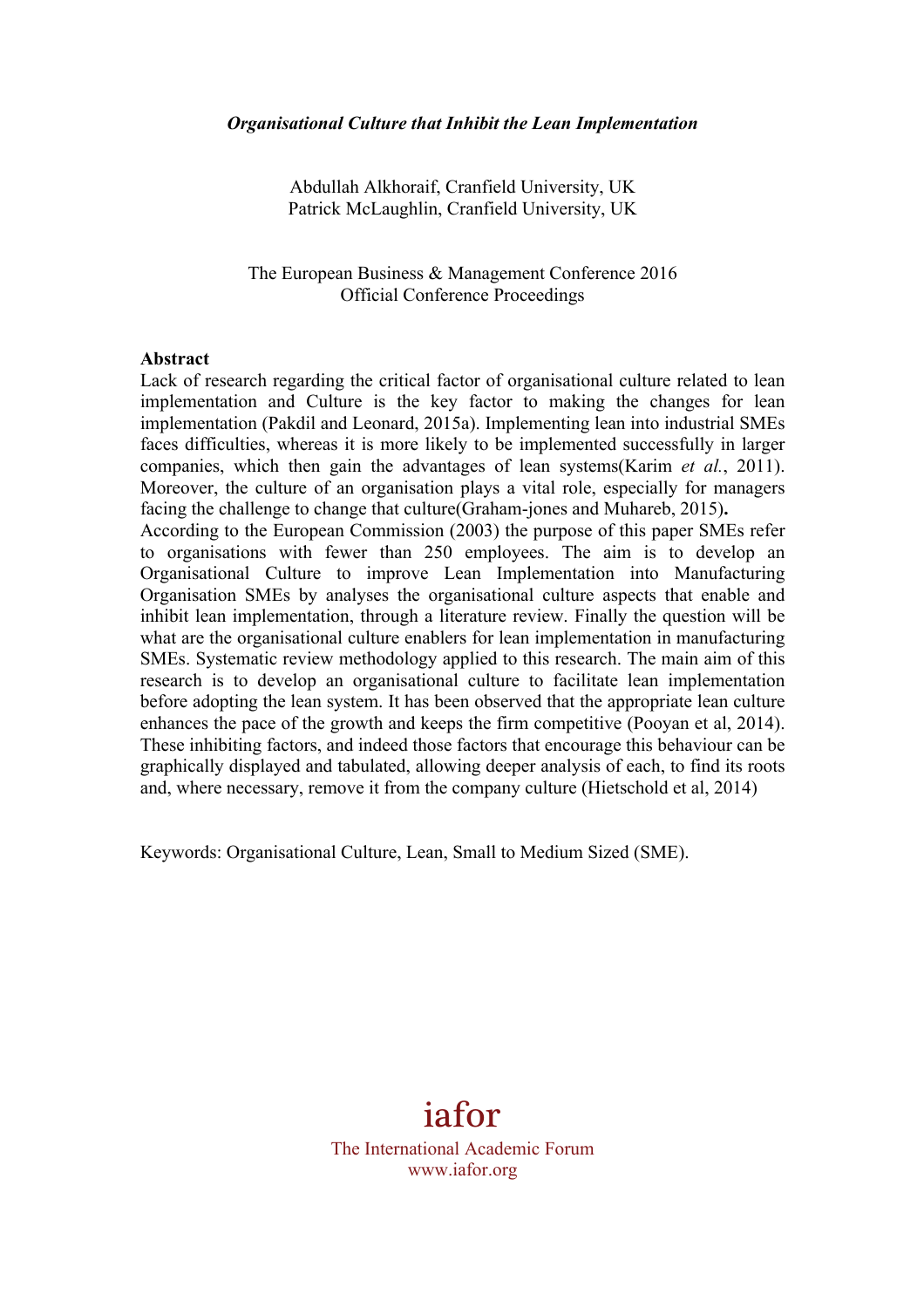# **Introduction**

Organisational culture is one of the most important factors in small and medium sized to focus on to facilitate the implementation of lean within manufacturing Organisation (Karim and Arif-Uz-Zaman, 2013). The main aim of this research is to develop an organisational culture framework for small and medium sized manufacturing organisation in Saudi Arabia to facilitate lean implementation before adopting the lean system. According to Karim et al., (2011), the most important factor that affects the implementation of lean is the organisation's culture. It has been observed that the appropriate lean culture enhances the pace of the growth and keeps the firm competitive, (Pooyan, et al.,2014).

# **Lean**

The aim of lean production is that company resources should all be channeled in ways that ultimately create value for the end user,(Schouteten and Benders, 2004). In essence it works towards the goal of maintaining value while doing less work and at the heart is achieving greater efficiency,(Schouteten and Benders, 2004). The definition of lean provided by (Corbett, 2007)emphasises on lean as an integral part of the entire organisation, essentially pointing to lean as being considered more of a philosophy than just a tool or process. This is further supported by Womack and Jones, (2003) who suggest that lean is becoming understood as more than just production, but an all-encompassing business ideology which incorporates all aspects of value streams as opposed to individual production processes. According to Bhamu and Singh Sangwan, (2014) lean provides a methodology by which organisations can significantly improve their responsiveness to customers while decreasing and managing costs and waste in supply and operational procedures. When Womack, Jones and Roos, released their book in 1991 '*The Machine That Changed the World',*  the main message was when the concept of lean became popularised among mainstream business and expanded further into manufacturing beyond the automobile sector,(Corbett, 2007).In its inception, lean was predominantly a tool focused on manufacturing processes, (Wang and Huzzard, 2011)The evolution of lean has since transcended further into operational and strategic levels of organisations, Hines et al.(2004).Initial themes advocated by Womack, Jones and Roos, (1991)is organisational learning.

Twenty years on since Womack, Jones and Roos's book release the success rate of lean is still rather low, (Pay, 2008; Yamamoto and Bellgran, 2010; Bhasin, 2012). (Chay *et al.*, 2015) suggests it is complicated to implement lean by merely focusing on the hard aspect (tools) without also including the soft aspects. (Chase, 1999) emphasises the need to view lean as a long term strategy. Lewis (2000) and Lin and Hui (1999) are more skeptical of lean while, Oliver and Hunter, (1998) found no correlation between high and low users of lean and organisational performance. Shah and Ward, (2007) suggest there is a lack of a common definition for lean. The absence of clarity can be seen from the vast amount of term used regarding lean production, (Shah and Ward, 2007). The ambivalence is in part due to lean having evolved over a long time period,(Shah and Ward, 2007; Womack, et al., 1991). Stone (2012) suggest the confusion surrounding what exactly lean means is partly what has led to misguided efforts in its implementation without encompassing its philosophy.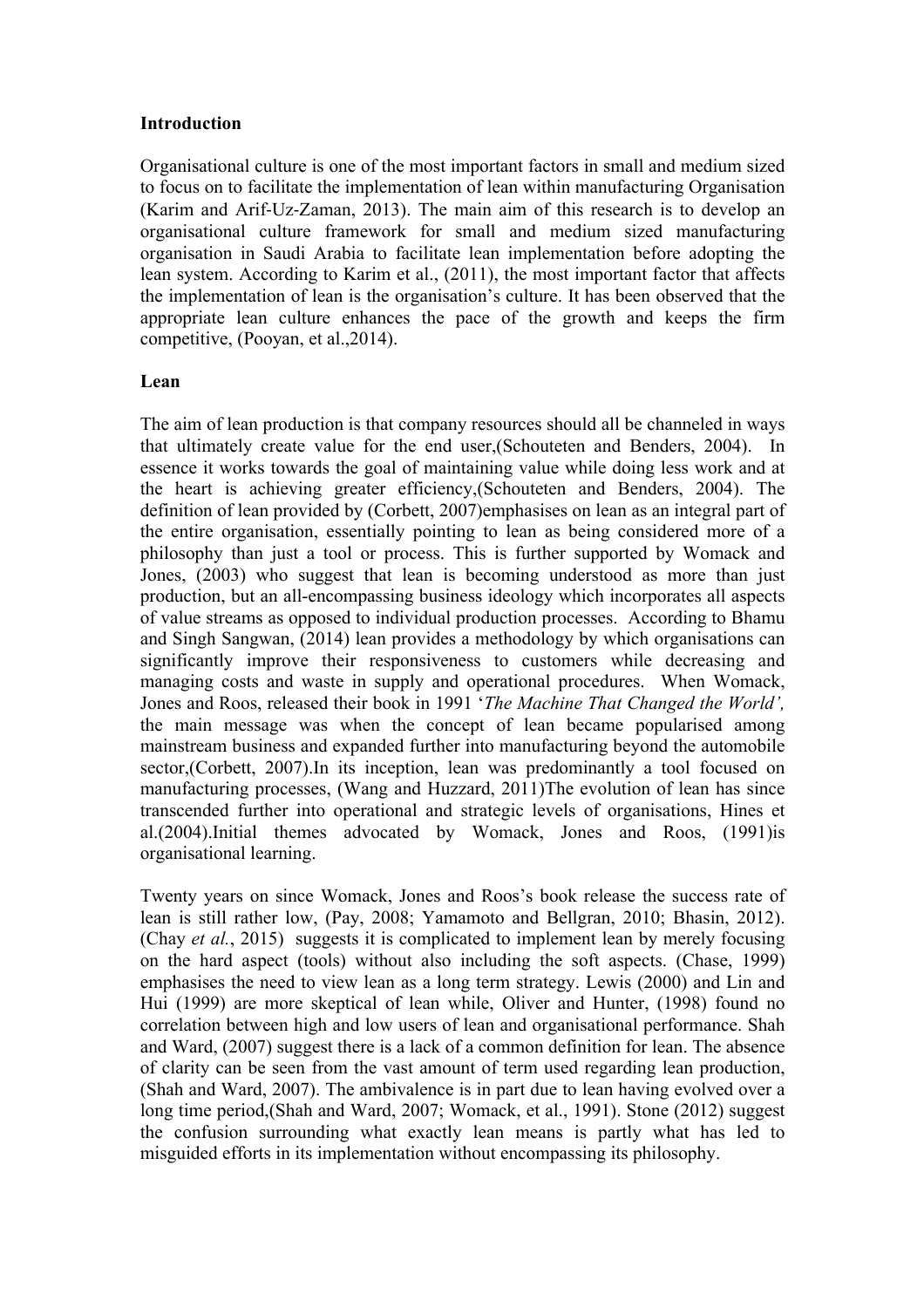#### **The challenges of lean manufacturing implementation in SME**

Lean is defined and interpreted in different ways, and according to Shah and Ward (2007) lean has been identified as having four approaches; 1. As an operational philosophy 'leanness' 2. A strategic philosophy, 'lean thinking' 3. An operational practice 'tool box lean' and a strategic practice 'becoming lean', (Shah and Ward, 2007). However, the extent of lean mostly attempted to be adopted by SMEs has been in internal operations. It is more unlikely for SMEs to adopt a strategic lean focus, (Wanitwattanakosol and Sopadang, 2012). Therefore, the scope of literature discovered that it is very rare for lean implementation to be applied past the level of the factory floor, (Stuart and Boyle, 2007). In contrast large enterprises are more likely to adopt lean at a strategic level and they have been shown to be more successful in reaping its benefits, (Stuart and Boyle, 2007). Hines (2010) thus points out that while SMEs tend to be merely selecting a combination of the tools and techniques from lean operation rather than adopting it as a holistic approach, which is considered important for its successful implementation, that it leads to perhaps an important factor in the downfall of the success of lean in SMEs, (Bessant and Caffyn, 1997).

Rymaszewska ,(2014) conducts a study regarding lean implementation for SMEs which is however, focussed on SMEs in Europe. Its main basis utilises the benchmarking approach which is however rather valuable because it helped to uncover the challenges Toyota faced implementing lean and highlighting that it is part of the journey, (Rymaszewska, 2014) Therefore, an important point reinforced by Flinchbaugh, (2004) is that a lean organisation is also a learning organisation which therefore also corporates certain trials in the transition process. While Toyota encourages sharing knowledge, they also emphasise the concept of 'learning by doing' which helps to promote greater reflection on processes, (Flinchbaugh, 2004). Furmans, (2005)suggests there is also the challenge of having a continuous work flow. Liker, (2004)suggests that unevenness comes from inconsistencies in scheduling and production volumes which are symptomatic of parts which have not been delivered or faulty supplies. Liker and Rother, (2013) claims that the best way to deal with this is to deal with the total volume of orders within a certain time period this enables a pattern of volume and production schedule to be arranged. Furthermore, just in time inventories is a major premise behind lean implementation however, Cooney (2002) points out some weaknesses associated with it which include its limitations in dealing with labour and product market forces impacting on JIT. SMEs may have some difficulties in setting up long standing relationships with suppliers, (Cooney, 2002). Morrissey, (2006). often emphasise short term benefits when it comes to buyer and supplier relationships. Another challenge is the step towards implementing employee autonomy and increased standardisation. Research studies in the furniture and boating manufacturing industries have uncovered that the line worker mentality with strictly assigned job tasks is still more widely adopted, resulting in the inability of workers to change between various production tasks, (Rymaszewska, 2014). Some lean management failures have also been attributed to negative synergies between JIT and operations management practices, (Matsui, 2007).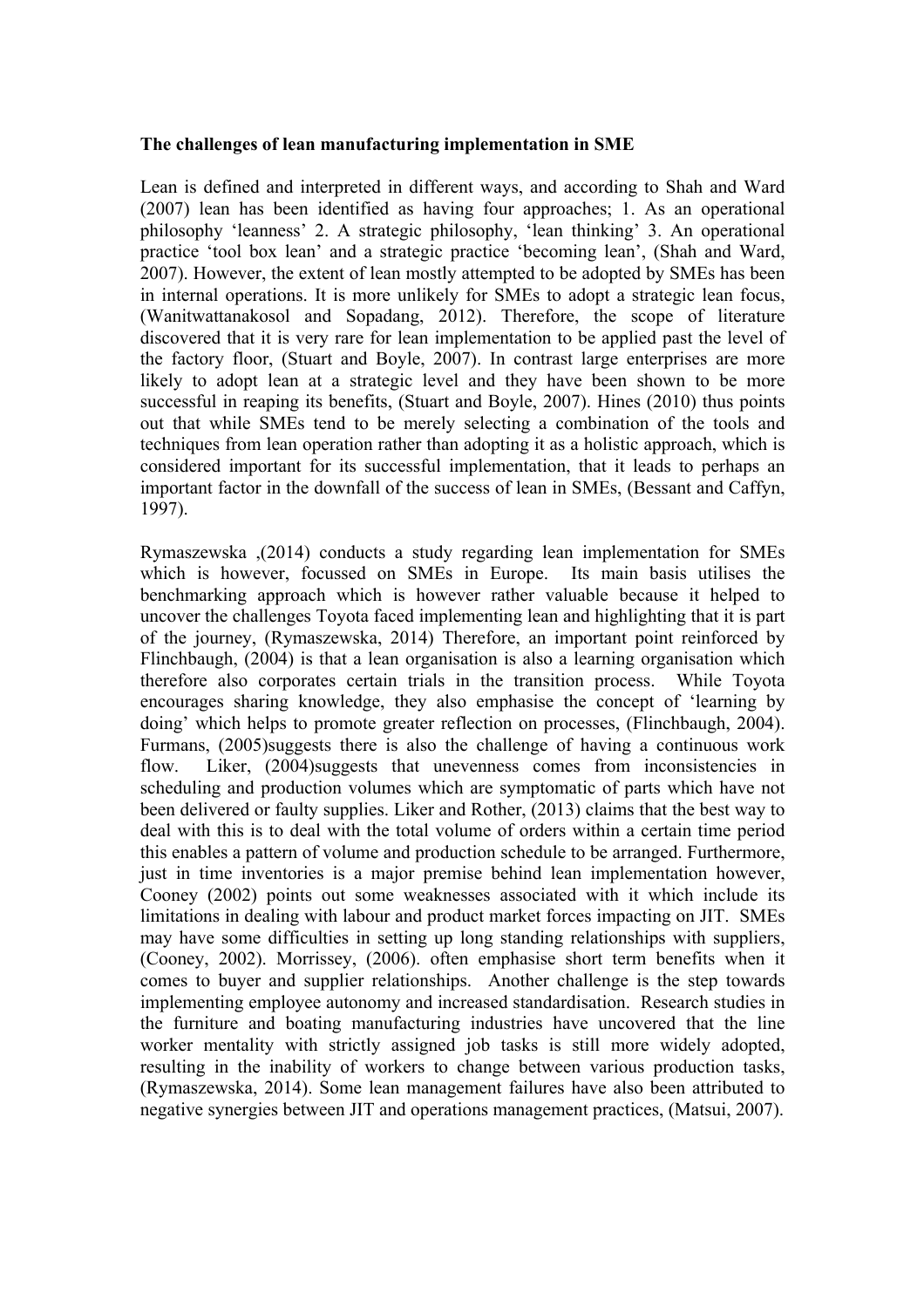# **Culture**

National culture and corporate or organisational culture share some overlaps due to the behaviour commonly held by the members of the company are also members of the same national culture, (Schein, 1984). Goldstein (1957) says that neither the nominal definition of Culture nor the synoptically definition is much help when trying to grasp the meaning of a term with so many variables:

*"Definitions…are usually intended to serve one or another of three distinct aims. Of these, the first [nominal definition] may be useful, the second [synoptical definition] is rather futile, and the third [essential definition] entirely pernicious*" (Goldstein, 1957, p. 1075).

Philosophers have suggested that culture is primarily defined by language (Lazăr, 2010), but corporations do not have a 'language' – although efforts to create one have been made (Fredriksson,et al. 2006). Although we live in an increasingly globalised world(Held and McGrew, 2000), national and local culture still has a large influence on the way that businesses are run and operate.

# **Organisational culture**

In the same way that national culture distinguishes characteristics between different countries, organisational culture also distinguishes one company from the other, (Vijay, 1985). Kotter and Heskett, (1992) suggest that organisational culture impacts on organisational performance. According to Siehl and Martin, (1989) culture has an influence on the attitudes of individuals and employees in a company and in return impact on organisational effectiveness. There is a great number of studies which demonstrate the positive correlation between culture and organisational effectiveness(Quinn and Spreitzer, 1991; Gregory *et al.*, 2009). Studies have shown a relationship between organisational culture as an asset which positively promotes company performance, (Prajogo and McDermott, 2011).

Various definitions of organisational culture exist yet there are a number of similarities which include the frame work established by Schein (1984) the existence of "artefacts, values and beliefs and the behaviours which are commonly shared and accepted by members in the organisation", (Detert *et al.*, 2000, p. 851). One of the most well-known definitions of organisational culture is, "The way we do things around here," (Sun, 2009, p. 137). According to Brown (1998) organisational culture can be defined as, "…the pattern of beliefs, values, and learned ways of coping with experience that have developed during the course of an organisations history, and which tend to be manifested in its material arrangements and in the behaviours of its members, (Sun, 2009, p. 137). The research available on organisational culture tends to deal with two main factors, the values and behaviours existing in the company and also how strongly these are exhibited throughout the organisation, (Detert et al,.2000). According to Sørensen and Sorensen, (2002) both types of values and beliefs in conjunction with how strongly they are abided by within the organisation are important determinants of competitive performance. Four themes have been identified in organisational culture by Maull, et al,.(2001). The first one being, culture is a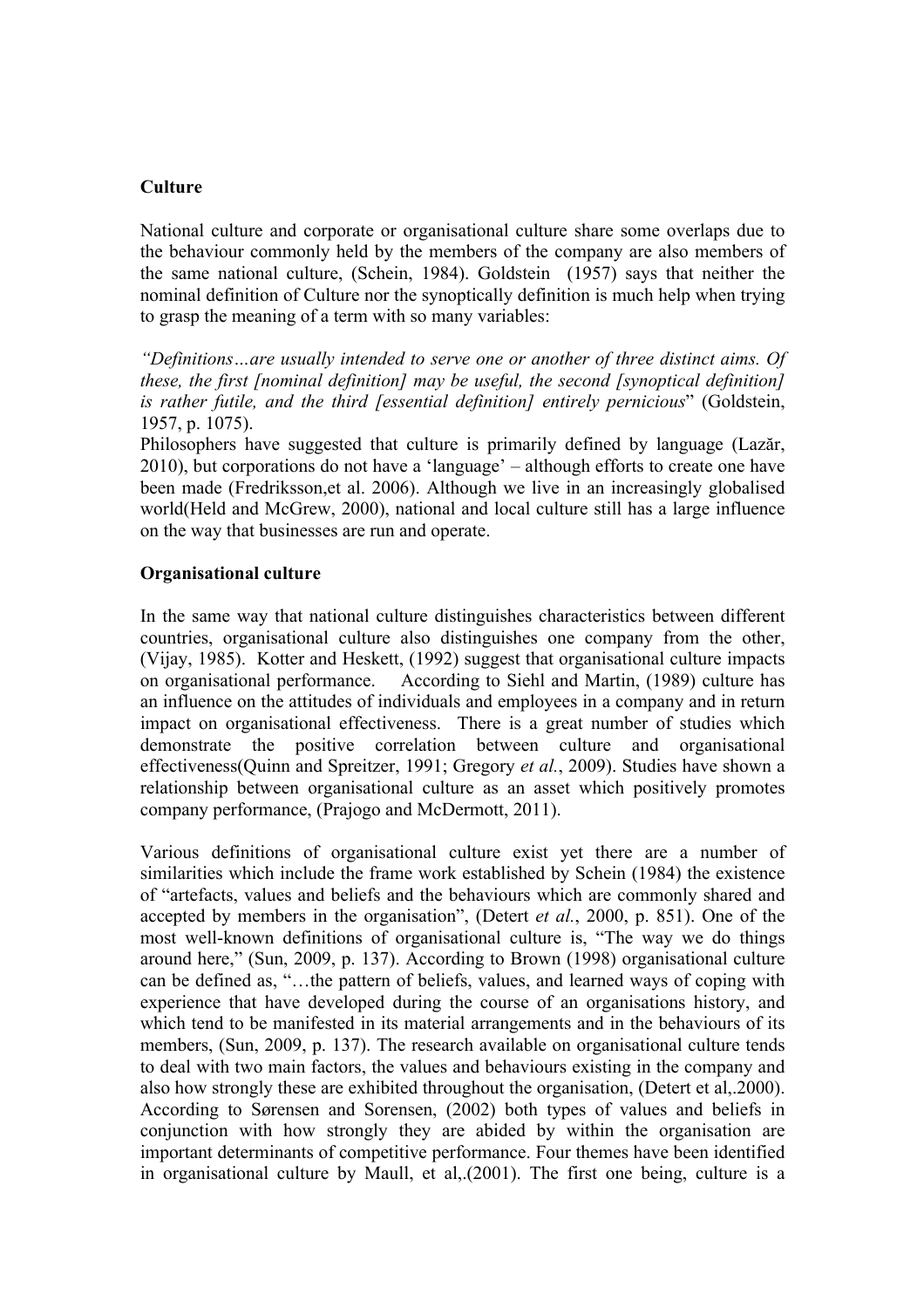learned entity, (Sun, 2008). This refers to culture being utilised as the right way for new members to behave thus, propelling development and ensuring survival of the organisation, (Sun, 2008), Secondly, culture is seen as a belief system.

According to Davis (1985)culture is defined as, The pattern of shared beliefs and values that give members of an institution meaning, and provide with the rules for behaviour in their organisation," (Sun, 2008, p 138). Under this theme organisational culture is divided into beliefs and daily beliefs. Guiding beliefs provide the context in which the practical beliefs of daily life occur, (Sun, 2008). Thirdly, culture is viewed as a strategy. Although Bate (1995) does not agree with a distinction drawn between culture and strategy. He suggests, strategy in itself is in fact a cultural phenomenon, (Bate, 1995). This would lead to two inferences; firstly that any sort of strategy formulation is a cultural activity and secondly all cultural changes would therefore be considered strategic changes, (Sun, 2008). Although according to Sun, (2012) "Any cultural programme in an organisation is not separate because any change to the cultural program occurs during formal and informal strategic planning processes," (Sun, 2012, p 138). The fourth theme sees culture as mental programming. This can be seen through Hofstede's definition of culture as, "collective programming of the mind, which distinguishes the members of one category of people from another," (Hofstede, 1991, pg 5). Interestingly the understanding of organisational culture and its impact on company performance has been adapting over the decades, (Sørensen and Sorensen, 2002). Peters and Waterman (1982) having identified a correlation between a solid organisational culture and successful company and financial results. However, later on Kotter and Heskett (1992) further added to this by discovering that not only was a strong organisational culture important for company performance but that it should also be adaptive in order to achieve "superior performance." An important aspect to consider when discussing organisational culture is the multidimensional relationship which connects organisational culture and the performance of the company, (Kotter and Heskett, 1992). Its impact is far reaching as it involves a number of areas which relate to the organisation's competitive performance, (Kotter and Heskett, 1992). Porter (1985) reinforces the notion of achieving the right fit between organisational culture and a specific type of organisational performance. Prior research which embodies the role of organisational cultural influence on performance has been highlighted in numerous research, (Dale and Cooper, 1992; Oackland, 1995; Thomas, 1995; Wilkinson *et al.*, 1998; Stock, et al., 2007). According to Ouchi (1981) significant contrasts can be identified between corporate structures of America and Japan. Japanese companies tend to be characterised with great labor force stability and utilising democratic decision making processes, (Mehri, 2006). Furthermore, respect for people is at the cornerstone of their organisational culture and successful lean implementation, (Mehri, 2006).

# **Lean culture**

Pakdil and Leonard, (2015) suggest a number of organisational factors which create the cultural infrastructure of a company impacting on the success of lean management. These factors include; "employee involvement, creativity, problemsolving processes, decentralisation, control and standardisation, efficiency, productivity and continuous improvement," (Pakdil and Leonard, 2015b, p. 726). (Liker, 2004) suggests that two key elements present in lean cultures are, continuous improvement and care for employees and relationships. Naor *et al.*, (2008) suggests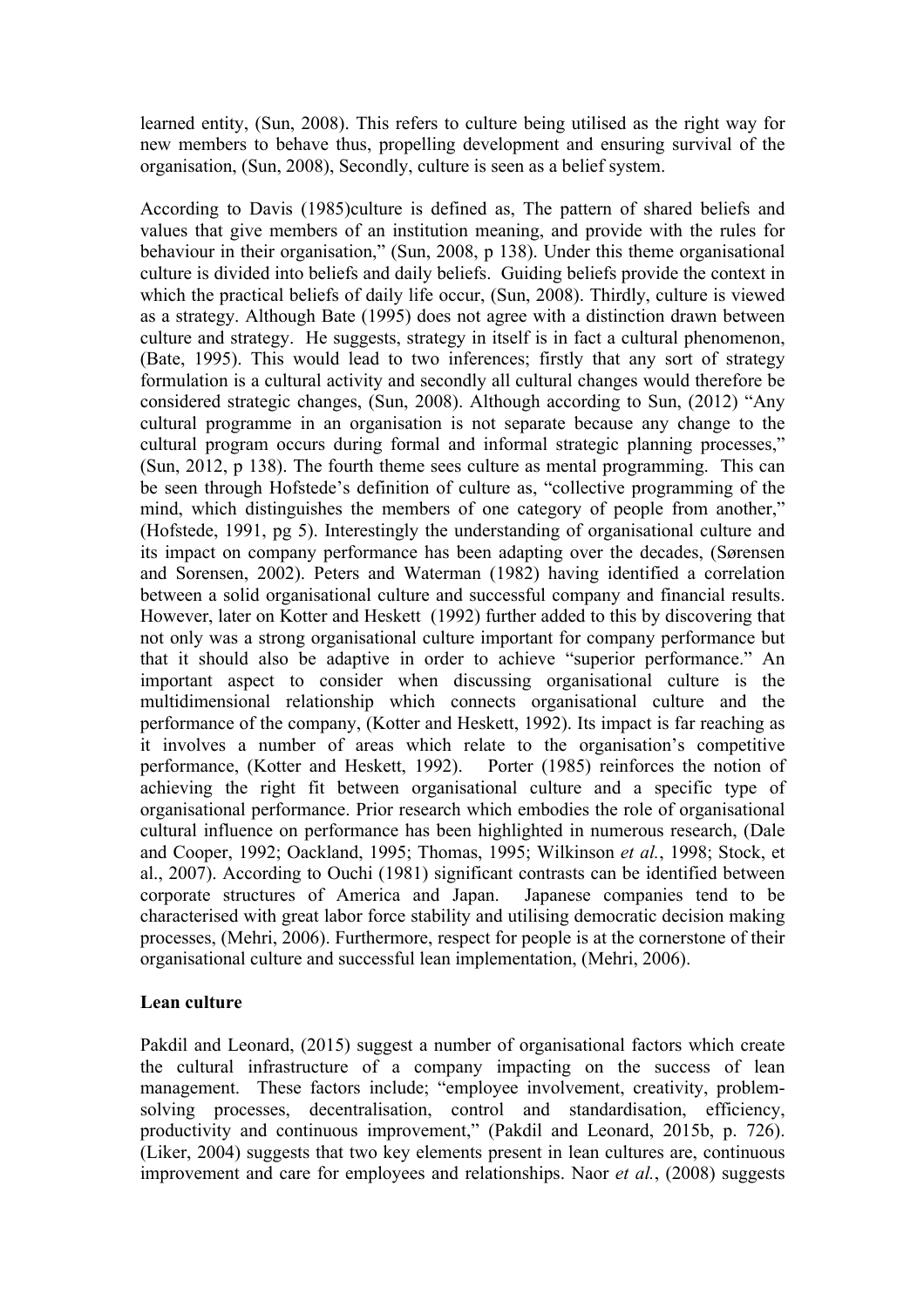that lean culture needs well trained human resources to foster improvement and knowledge sharing in order to leverage lean as a competitive advantage. With regards to understanding more about lean culture at higher levels in the organisation, Saha *et al.*, (2014) identify the importance of establishing lean transformation initiatives to create a 'lean culture' within the organisation to support the lean processes on the factory floor. They identify the following 'social areas' which need adjustment in order to take on a lean philosophy and transition to a lean culture, (Flinchbaugh, 2004). Leadership behaviour and style is of particular importance in conjunction with strategies which are geared towards encouraging lean culture. Saha *et al.*,(2014) identify an important aspect, which compliments the work of Angelis et al. (2010) in terms of the discussion of employee commitment. Saha *et al.*, (2014) who researched lean in server manufacturing, suggest that the altering of employees' mindsets and the worker's train of thought and the company's willingness to embrace lean transformation contributes for 80% of lean's success in the company.

The soft lean aspects of the are considered critical factors for the success of lean, Saha *et al.*, (2014). While lean has been recognised as providing improvements in production, its failure has often been due to not enough emphasis being placed on soft lean aspects, (Al-Najem, et al,. 2012). The role of senior management is critical in initiating and sustaining lean within the organisation, (Swank, 2003). Their role encompasses the following areas; firstly, the development and implementation of a framework and process which can pre-empt and deal with issues of lean transformation across departments, (Swank, 2003). The aim is to improve the chances for the success of sustainable improvements to processes lasting beyond just the duration of a project but for the long term, (Swank, 2003). Research conducted by Singh and Singh, (2012) highlights how lean culture and continuous improvement is manifested at a task level within the organisation. As identified in lean philosophy continuous improvement also tends to advocate team work, (Detert, et al., 2000). However, in addition to this each individual worker is also encouraged to show areas for improvement in their day to day tasks and to communicate and provide suggestions on how things can be made better, , (Detert, et al., 2000). Furthermore, these regular team discussions are held in order to identify areas of weakness within the processes and brainstorm on solutions. Furthermore, central to the continuous improvement is the principal of a customer driven outlook for improvement. This is complimentary to the customer added value principle in lean culture, Singh and Singh, (2012). Within this continuous improvement the success of the company depends highly upon the customer, (Prajogo and McDermott, 2011)Therefore, the aim is to go beyond customer expectations. Continuous improvement is founded upon the active participation of people, (Fullerton and McWatters, 2001). This means knowledge sharing, training, and growth are all given high priority, (Fullerton and McWatters, 2001). Continuous improvement emphasises the consideration of the entire process and the end result rather than too much internal focus within isolated departments, (Prajogo and McDermott, 2011). It advocates the co-operation of horizontal processes similarly to the customer value added principle encouraging horizontal communication, (Fullerton and McWatters, 2001).

Design improvements are not only considered at a product level but also encompassing a service level and identifying areas for improvement sooner as opposed to later which incurs greater costs, (Prajogo and McDermott, 2011). Factual decision making which requires thorough investigation at all levels is central to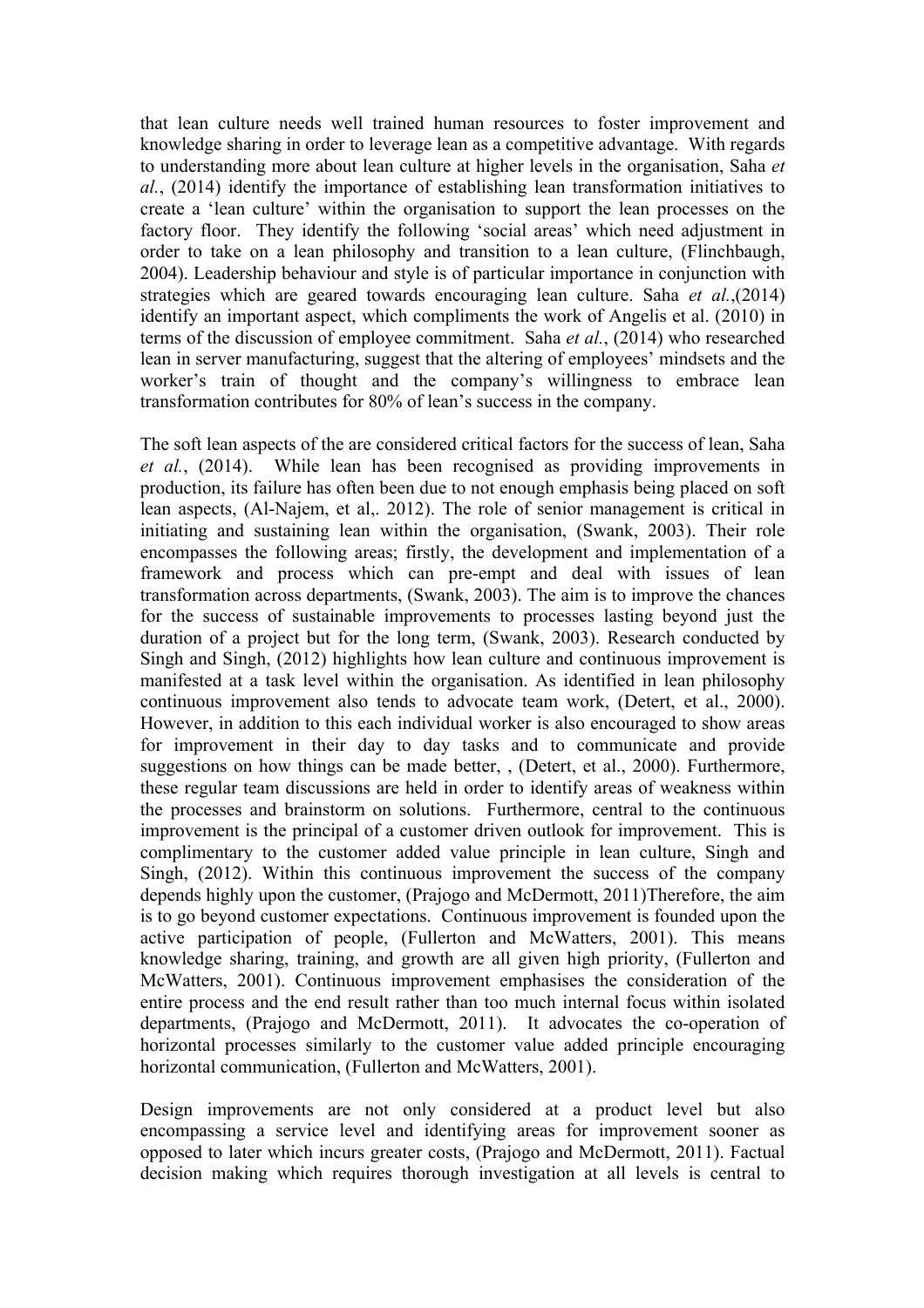continual improvement, thus strong participation of feedback from task level staff is often necessary, (Imai, 1997).

Partnership developments are also an important factor in continuous improvement as relationship building both internally and with external suppliers and contractors are often essential to ensuring the smooth running of projects, (Imai, 1997). Matsui, (2007)suggests that the effectiveness of hard lean practices are significantly increased when teamed equally with the soft practices which include HRM, customer feedback, supplier, management and leadership support. However, studies suggest that no single organisational profile guarantees success, (Denison and Mishra, 1995; Prajogo and McDermott, 2011; Bortolotti et al., 2015). Rather, what is suggested is the establishment of diverse and varied organisational cultural profiles which leverage a particular management process or improvement program, (Detert et al,. 2000). There are a number of situations which exemplify how specific organisational culture dimensions are linked to different and at times opposing performance outcomes, (Fey and Denison, 2003). Furthermore, it has been noted that a high power distance has an adverse effect on employee empowerment and autonomy, (Prajogo and McDermott, 2011). While higher levels of uncertainty avoidance and organisational collectivism have a positive correlation with improvement projects, (Prajogo and McDermott, 2011). Furthermore, higher levels of group collectivism and long term orientation are considered to significantly and positively impact on operational performance, (Lozeau et al,. 2002). According to Lozeau et al., (2002), if a misfit between organisational culture and organisational practices happens this leads to a reduction in performance improvements. Liker (2004) has discussed Toyota's example of organisational culture according to 14 principles, while Rother (2009) has discussed Toyota's organisational culture in terms of continuous improvement. While they did not utilise an extensive organisational culture model it did highlight certain attributes which are consistent with organisational culture such as fairness and values encouraging co-operation and closer ties between the company and its suppliers in addition to a strong focus on continuous improvement, (Bessant and Caffyn, 1997). According Wincel and Kull, (2013) lean culture will probably be ever evolving as organisations gradually master its implementation.

The study conducted by Bortolotti, Boscari and Danese, (2015) discovered that organisational cultures which experienced more successful results from lean possessed the following characteristics; high organisational collectivism, long term orientation and humane orientation. combined with lower levels of assertiveness (Bortolotti, et al,. 2015) Their research suggests that it is not the hard practices that differentiate successful lean implementation but the soft practices, (Bortolotti, et al,. 2015) They discovered that increased levels of humane orientation and lower assertiveness were essential for maximising results from employees in order for process improvements, (Rother, 2009). However, (Bortolotti, et al,. 2015) suggest that future research is needed the specific role that each organisational cultural factor has in implementing lean management. This is particularly because many of the same organisational culture characteristics were discovered in high performing non lean plants in their study. Thus they could not attribute these as being exclusively important to lean management, (Bhasin and Burcher, 2006). However, they believe these findings can significantly add to the discussion on if there is an organisational cultural profile which best facilitates the success of lean, (Bortolotti, et al,. 2013). It was however discovered and confirmed by (Naor *et al.*, 2008), that assertiveness was apparently the only characteristic which specifically distinguished successful lean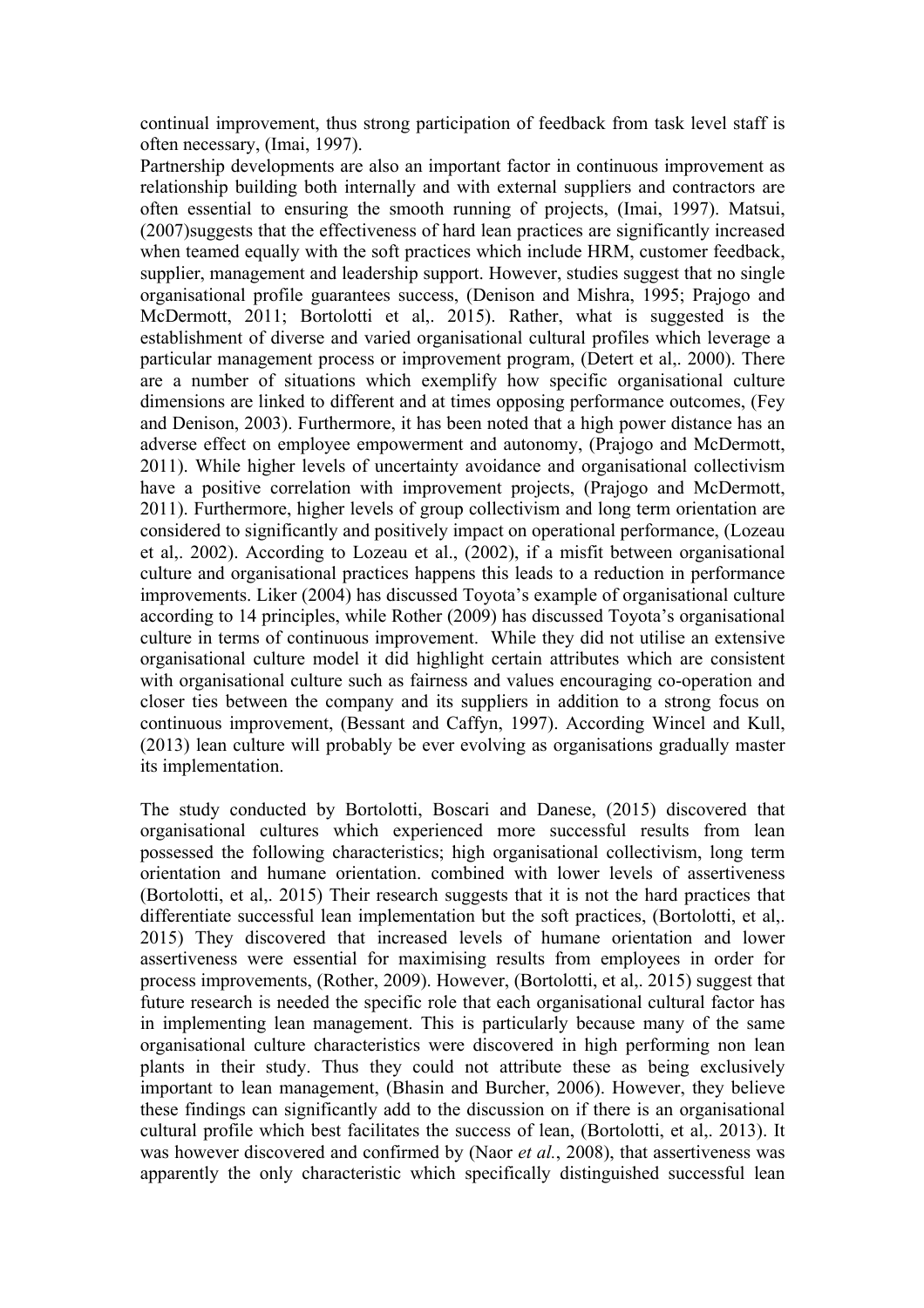plants. This can be attributed to the fact that low assertiveness allows better cooperation between departments reducing obstacles inhibiting cross functional collaboration and integration, (Shah and Ward, 2007).

# **Organisational culture enablers and inhibits in Lean implementation**

The tables below show the enablers and inhibitors of organisational culture aspects in lean implementing.

| <b>Lean Enablers</b> |                                                                                 | Reference                                                                                                      | <b>Lean Inhibitors</b> |                                                                                                                                             | Reference                                            |
|----------------------|---------------------------------------------------------------------------------|----------------------------------------------------------------------------------------------------------------|------------------------|---------------------------------------------------------------------------------------------------------------------------------------------|------------------------------------------------------|
| 1.                   | Support of senior<br>management                                                 | (Achanga et al.,<br>2006;<br>Panizzolo et al.,<br>2012)                                                        |                        | 1. Lack of management<br>support $/$<br>commitment                                                                                          | (Al-Najem,<br>et al, 2012)                           |
| 2.                   | Training for senior<br>management                                               | (Achanga et al.,<br>2006;<br>Panizzolo et al.,<br>2012)                                                        |                        | 2. Role ambiguity                                                                                                                           | (Angelis et<br>al., 2011)                            |
|                      | 3. Positive / Strong<br>relationships<br>between workers.                       | (Hu et al.,<br>2015)                                                                                           | 3.                     | Lack of realisation<br>that lean philosophy<br>is a high<br>maintenance system,<br>cannot be just<br>implemented and left<br>to own devices | (Bhasin and<br>Burcher,<br>2006;<br>Bhasin,<br>2012) |
| 4.                   | Employee<br>commitment                                                          | (Angelis et al.,<br>2011)                                                                                      |                        | 4. Too much emphasis<br>on one factor over<br>another, for example<br>speed over quality or<br>vice versa                                   | (Bessant and<br>Caffyn,<br>1997)                     |
| 5.                   | Implementing lean as<br>a philosophical<br>function                             | (Hines, Holweg)<br>and Rich,<br>2004b; Bhasin<br>and Burcher,<br>2006; Shah and<br>Ward, 2007)                 | 5.                     | Overtime pressure<br>falling on only a few<br>workers due to skill<br>set                                                                   | (Shah, 2003;<br>Shah and<br>Ward, 2007)              |
| 6.                   | Lean in social<br>aspects (soft lean<br>practices) are<br>important for success | (MacDuffie and<br>Helper, 1997;<br>Brown, et al.,<br>2000;<br>Schonberger,<br>2007; Olivella,<br>et al., 2008) | 6.                     | General feeling of<br>unfair practices and<br>policies existing<br>throughout the<br>organisation.                                          | (Angelis et<br>al., 2011)                            |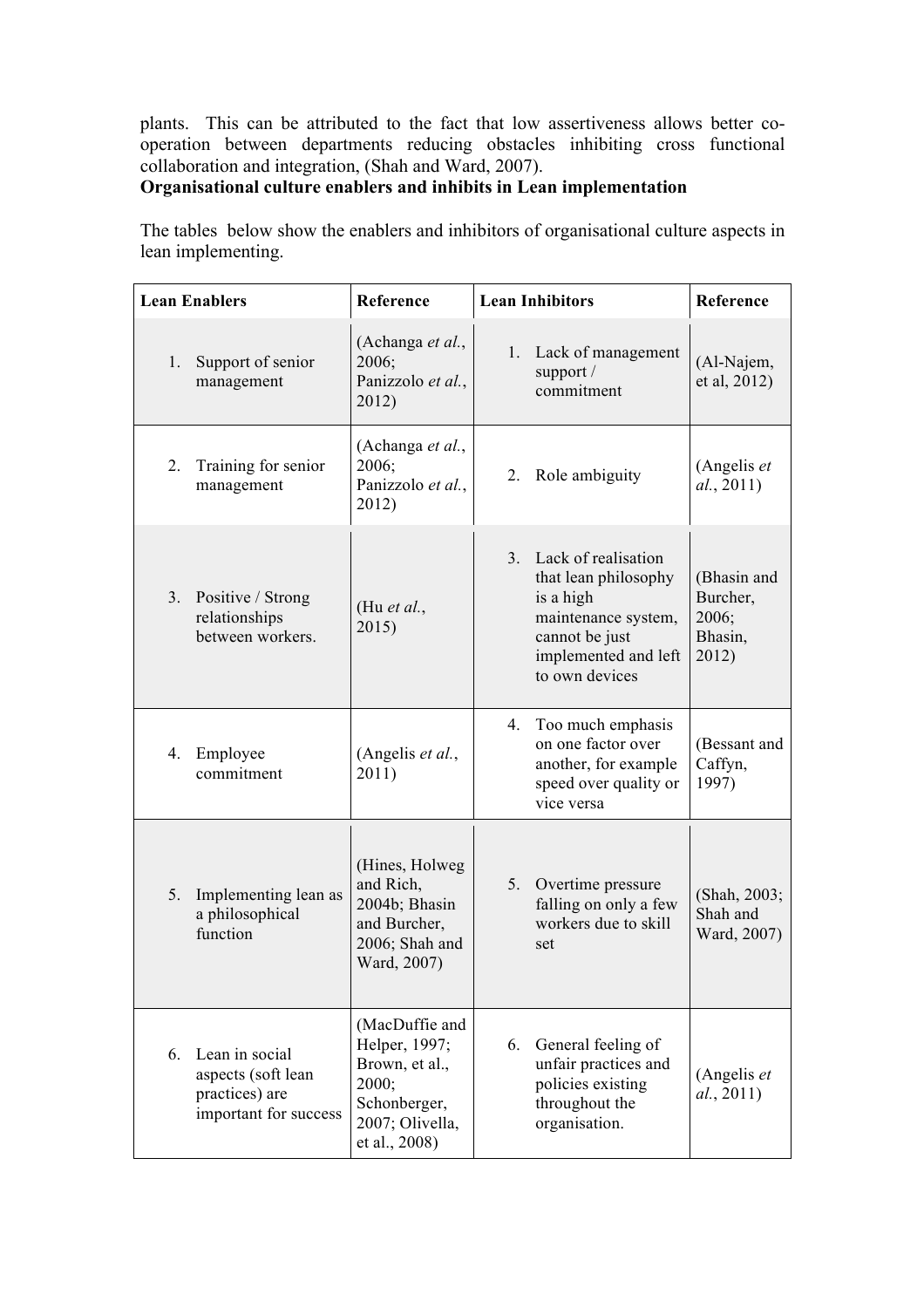| 7. | Employee<br>productiveness is<br>especially good for<br>improvement<br>projects                                                                 | (Fullerton and<br>McWatters,<br>2001; Bhasin<br>and Burcher,<br>2006;<br>Schonberger,<br>2007) | 7. | Reluctance to stop a<br>production set to deal<br>with a fault in a<br>product.                                                                                                            | (Crofton and<br>Dale, 1996)                                        |
|----|-------------------------------------------------------------------------------------------------------------------------------------------------|------------------------------------------------------------------------------------------------|----|--------------------------------------------------------------------------------------------------------------------------------------------------------------------------------------------|--------------------------------------------------------------------|
| 8. | Employee<br>participation and<br>knowledge sharing.                                                                                             | (Angelis et al.,<br>2011)                                                                      | 8. | The development of<br>a 'blame' culture.                                                                                                                                                   | (Angelis et<br>al., 2011)                                          |
| 9. | Developing<br>employees as an<br>integral part of<br>organisation leading<br>to a sense of job<br>security enhancing<br>employee<br>commitment. | (Womack et<br>al., 1990)                                                                       |    | 9. Lack of appropriate /<br>necessary equipment<br>to perform the job<br>task well leads to a<br>reduction in<br>employee<br>commitment.                                                   | (Shah, 2003;<br>Shah and<br>Ward, 2007)                            |
|    | 10. Environment which<br>enhances employee<br>commitment is<br>imperative.                                                                      | (Munene, 1995;<br>Dixon, 1999)                                                                 |    | 10. Disruptions to work<br>flow leads to<br>frustration in<br>workers and reduces<br>employee morale.                                                                                      | (Swank,<br>2003)                                                   |
|    | 11. Support of senior<br>management and<br>middle management                                                                                    | (Womack and<br>Jones, 1996)                                                                    |    | 11. Employees'<br>unwillingness to<br>socialise with other<br>colleagues also<br>reflects inability to<br>work in teams and<br>reluctance to<br>participate in<br>improvement<br>projects. | (Angelis et<br>al., 2011)                                          |
|    | 12. Clear demonstrations<br>of organisational<br>support for workers                                                                            | (Angelis et al.,<br>2011)                                                                      |    | 12. Poor planning.                                                                                                                                                                         | (Womack<br>and Jones,<br>1996;<br>Womack, J.,<br>& Jones.<br>2003) |
|    | 13. Provision of<br>appropriate tools,<br>processes etc to<br>support employees<br>implement lean                                               | (Womack and<br>Jones, 1996;<br>Womack, J., &<br>Jones, 2003)                                   |    | 13. General low<br>employee morale.                                                                                                                                                        | (Angelis et<br>al., 2011)                                          |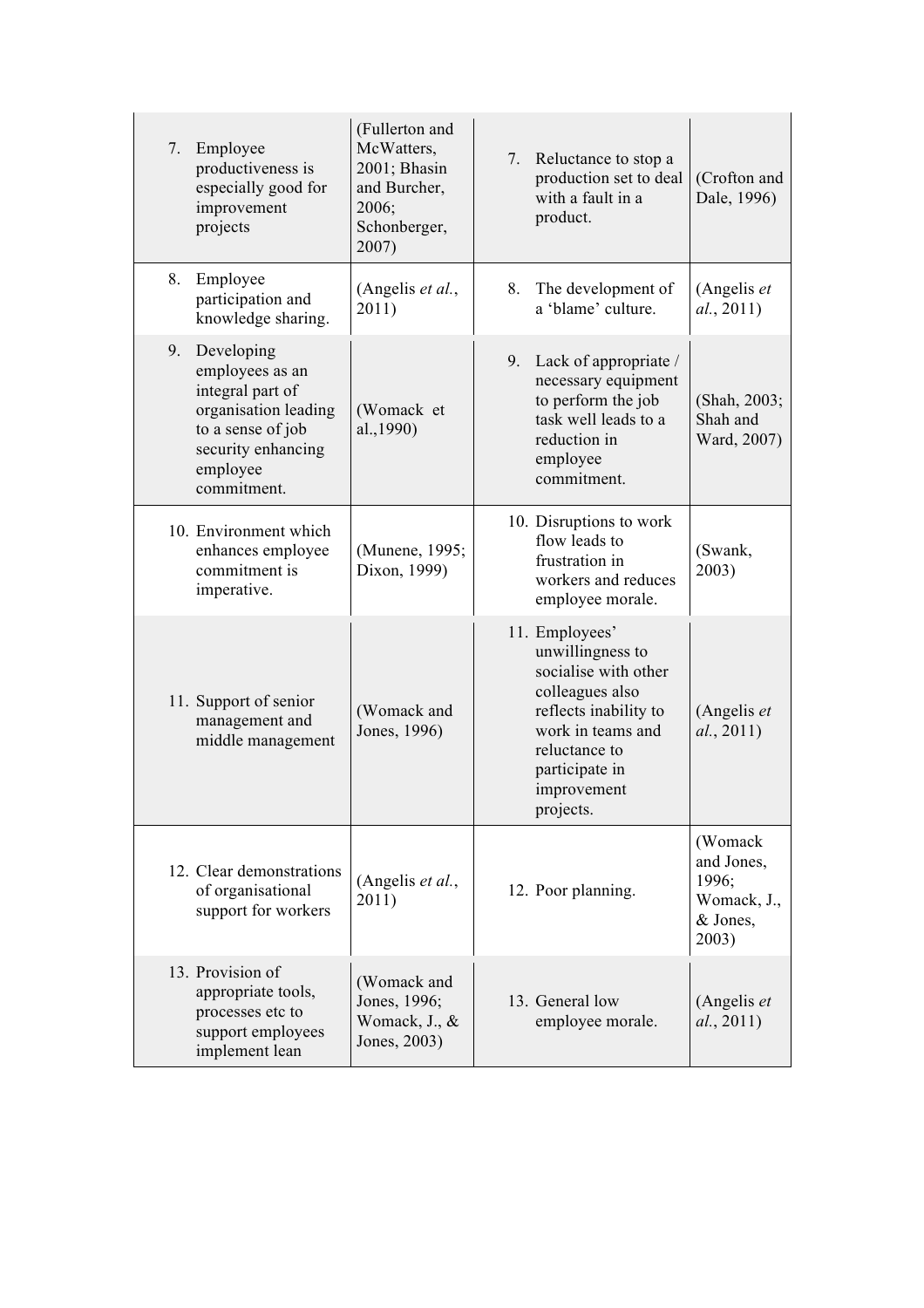| 14. Knowledge sharing<br>systems                                                                                                               | (Womack and<br>Jones, 1996;<br>Shah, 2003;<br>Womack, J., &<br>Jones, 2003;<br>Shah and Ward,<br>2007; Angelis<br>et al., 2011) | 14. Lack of appropriate<br>key performance<br>indicators.                             | (Yan-jiang,<br>Lang and<br>Xiao-na,<br>2006)                                                                 |
|------------------------------------------------------------------------------------------------------------------------------------------------|---------------------------------------------------------------------------------------------------------------------------------|---------------------------------------------------------------------------------------|--------------------------------------------------------------------------------------------------------------|
| 15. Job rotation to help<br>increase skill base<br>and mitigate pressure<br>of overtime on a<br>small pool of<br>employees                     | (Shah, 2003;<br>Shah and Ward,<br>2007)                                                                                         | 15. Adoption of a 'one<br>size fits all'approach<br>to lean<br>implementation.        | (Womack<br>and Jones,<br>1996; Shah,<br>2003;<br>Womack, J.,<br>& Jones,<br>2003; Shah<br>and Ward,<br>2007) |
| 16. Fairness in the<br>workplace                                                                                                               | (Angelis et al.,<br>2011)                                                                                                       | 16. Inappropriate reward<br>system.                                                   | (Alsyouf et<br>al., 2011)                                                                                    |
| 17. Preparation of<br>employees into<br>transition of lean<br>systems and<br>philosophy to reduce<br>anxiety and stress<br>from fear of change | (Allen and<br>Meyer, 1997)                                                                                                      | 17. Too much emphasis<br>on internal<br>departmental<br>boundaries and<br>objectives. | (Mann,<br>2014)                                                                                              |
| 18. Provide sufficient<br>support and training<br>for employees                                                                                | (Allen and<br>Meyer, 1997)                                                                                                      | 18. Incorrect lean<br>assessment of the<br>source of waste                            | (Achanga et<br>al., 2006;<br>Ihezie D,<br>2009)                                                              |
| 19. Horizontal<br>communication and<br>co-operation between<br>departments and<br>department<br>objectives                                     | (Mann, 2009)                                                                                                                    | 19. lean consultants,<br>providing financial<br>assistance for<br>training            | (R. Jadhav<br>et al, 2014)                                                                                   |
| 20. Vertical two way<br>communication<br>between upper<br>management and task<br>level employees                                               | (Mann, 2009)                                                                                                                    | 20 Job security                                                                       | (Marodin<br>and Saurin,<br>2013)                                                                             |
| 21 Lean culture<br>reinforced by<br>management<br>attitudes and<br>behaviors                                                                   | (Mann, 2009)                                                                                                                    |                                                                                       |                                                                                                              |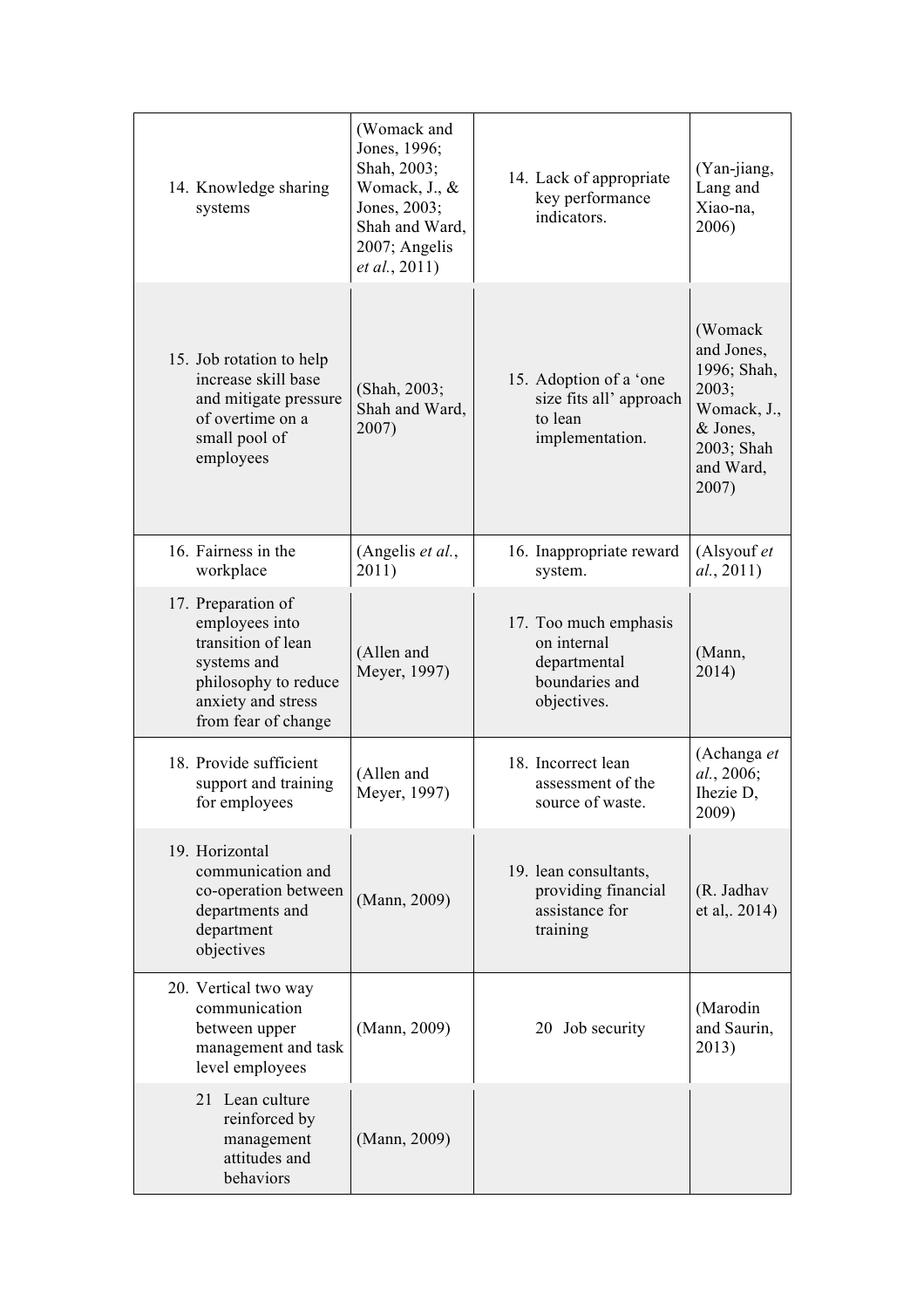| 22 Emphasis on<br>continuous<br>improvement                          | (Imai, 1997;<br>Naor et al.,<br>2008)        |  |
|----------------------------------------------------------------------|----------------------------------------------|--|
| 23 Strong emphasis<br>on customer<br>added value as<br>ultimate goal | (Prajogo and<br>McDermott,<br>2005)          |  |
| 24 Collective<br>organisational<br>culture                           | (Bortolotti,<br>Boscari and<br>Danese, 2015) |  |

# **Conclusion**

Studies have shown that many researchers are in agreement that an organisational culture which does not support lean is a large reason for the failure of successful lean implementation, (Munene, 1995; MacDuffie and Helper, 1997; Dixon, 1999; Brown, Willis and Prussia, 2000; Womack, J., & Jones, 2003; Schonberger, 2007). Studies conducted on lean among SMEs have tended to be concentrated in the EU, Asia, USA and Canada, Australia and New Zealand and. The gap highlighted in the research is the role of organisational culture in facilitating the benefits to be derived from lean. With regards to organisational culture very little is discussed about how some national cultures can either help to enable or impede the facilitation of a lean culture with and organisation and SMEs, (Bhasin and Burcher, 2006; Zhou, 2012; Brannen, 2015). Culture can influence how an organisation is defined, either as a group of people who have social interactions with each other or as a system where each party has a role to play to achieve organisational goals, (Trompenaars and Hampden-Turner, 1997). The way a culture defines and views an organisation will impact the organisational culture. This aspect highlights the gap this research will aim to uncover; how organisational culture can be used to leverage lean in SMEs. This is necessary to keep in mind when transforming into lean culture. It has also been identified that the failure rate of lean in SMEs tends to be higher compared with large organisations, (Prajogo and McDermott, 2011). This has also been attributed to the tendency of SMEs to only implement lean tools as apposed an entire lean philosophy. A lack of knowledge regarding how lean should be implemented when not at a 'task level' permeates the literature, (Cameron, 1994). Furthermore, with regards to lean numerous social aspects have been identified with the success of implementing lean in organisations. These social factors permeate from the upper levels of the organisation to the task levels, (Pakdil and Leonard, 2015b).

Factors such as fairness, leadership commitment to implementing lean, employee commitment, knowledge sharing and continuous improvement have all been identified as enablers of lean in organisations (Angeleis et al, 2010). The research revealed some disagreement as to the ease and ability for SMEs to successfully implement a lean philosophy. This is further reinforced by the continuous improvement philosophy which demonstrates numerous overlaps with lean concepts and has been the key strategy in Japanese manufacturing due to its high effectiveness and lower cost implementation which is highly suitable for SMEs, (Yan-jiang, et al., 2006). Finally, with regards to lean culture, there is a general understanding of factors which should exist in a lean culture. These include the adoption of communication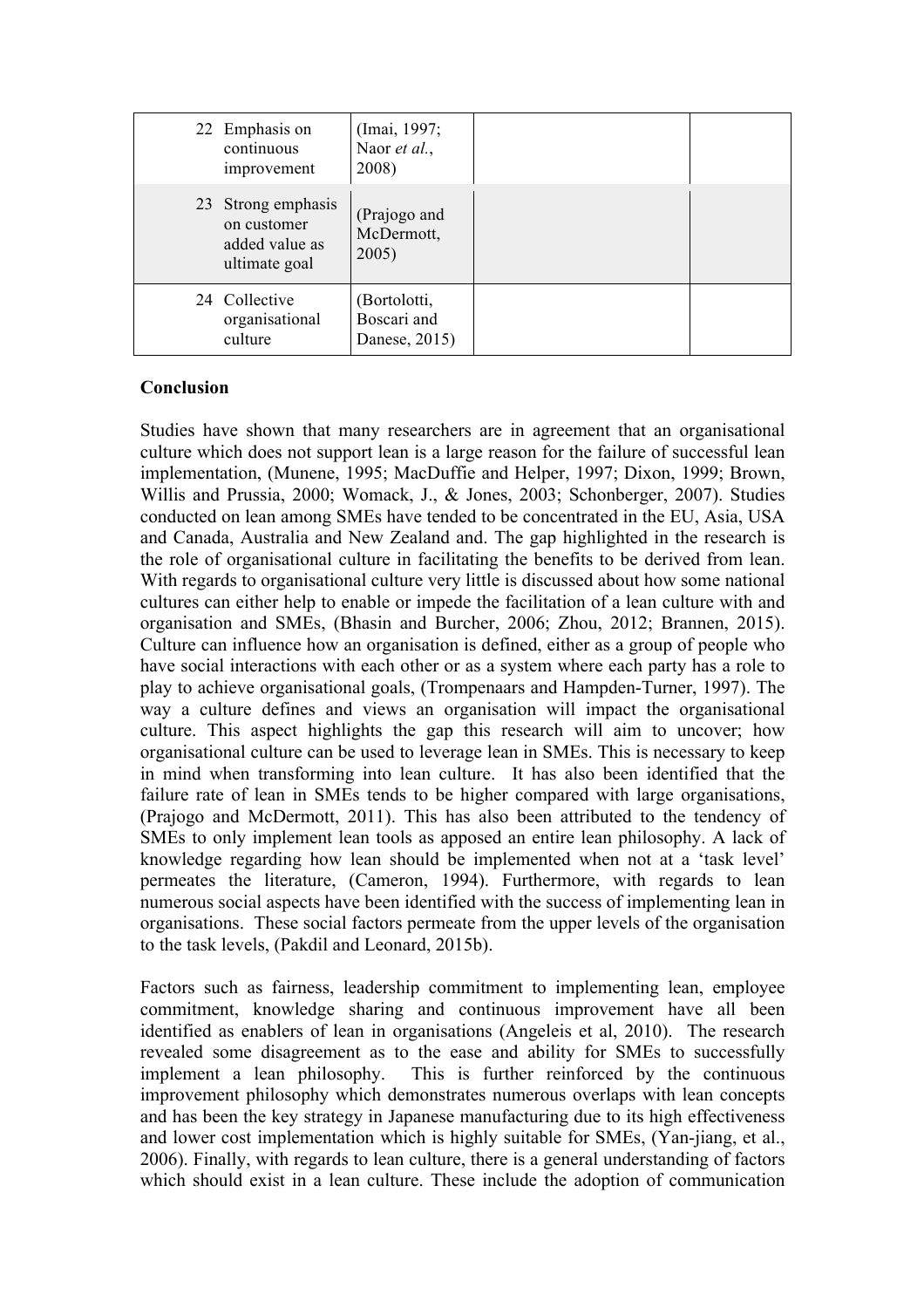horizontally and vertically throughout the organisation, an environment which encourages a high level of employee involvement in decision making and improvement projects, attitudes among all staff which are open and always proactive to find better ways of doing things and a leadership style which encourages and supports such behaviours, (Shingo, 1988; Mann, 2009). Key to the lean culture is having an attitude which emphasises a customer driven value system (Womack, J., & Jones, 2003; Yasin, Small and Wafa, 2003; Al-najem, 2014). This does not prioritise any individual department but emphasises the end result and how departments can put aside their own internal boundaries to co-operate better achieving greater customer value, (Al-Najem et al., 2012).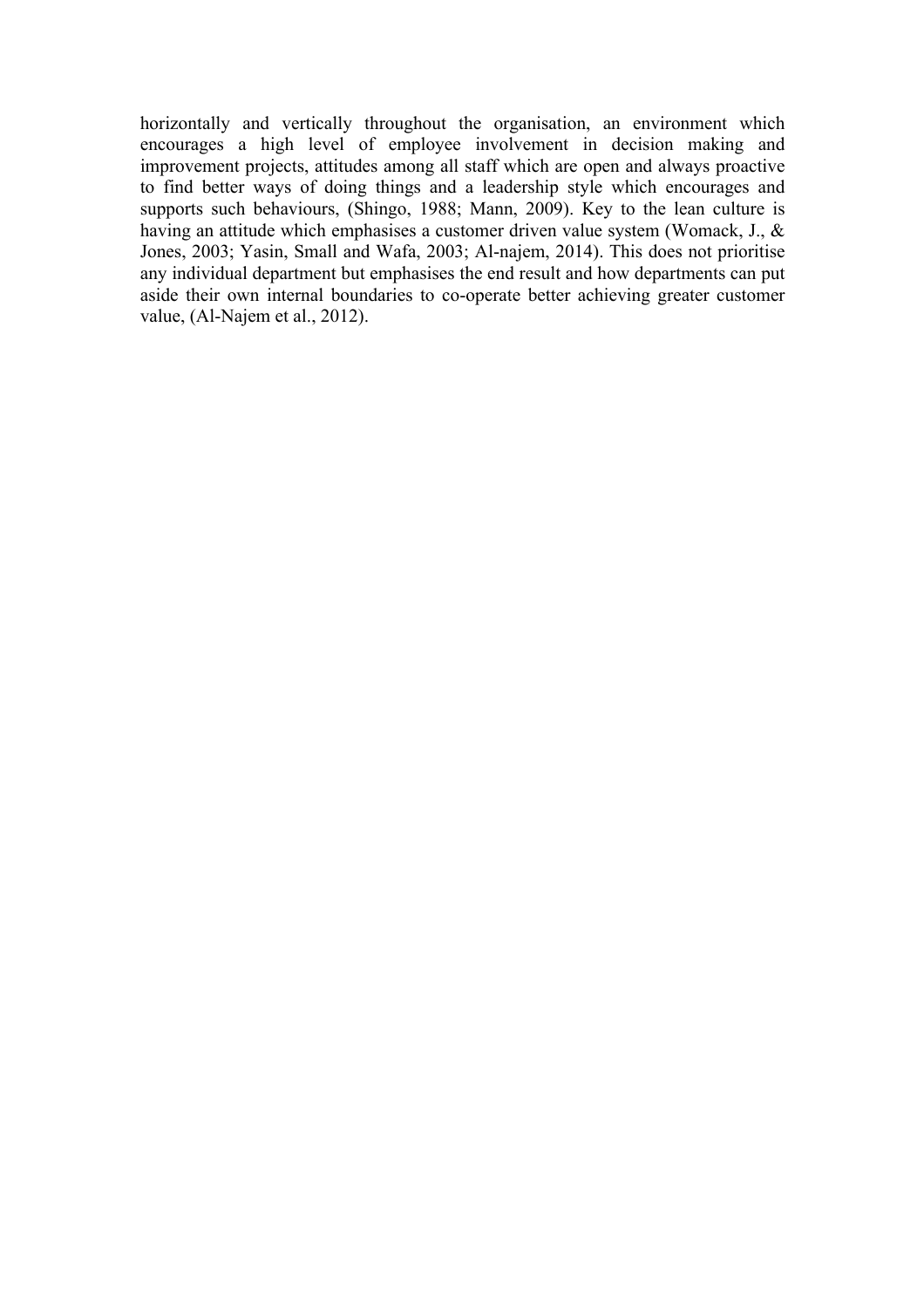# **References**

Achanga, P., Shehab, E., Roy, R. and Nelder, G. (2006) 'Critical success factors for lean implementation within SMEs', *Journal of Manufacturing Technology Management*, 17(4), pp. 460–471.

Al-Najem, M., Dhakal, H. and Bennett, N. (2012) 'The role of culture and leadership in lean transformation: a review and assessment mode', *International Journal of Lean Thinking*, 3(1), pp. 119–138.

Allen, N. and Meyer, J. (1997) 'Commitment in the workplace: Theory, research and application', *Thousand Oaks*.

Alsyouf, I., Aomar, R. Al, Hamed, H. Al and Qiu, X. (2011) 'A framework for assessing the cost effectiveness of lean tools', *European J. of Industrial Engineering*, 5(2), p. 170. doi: 10.1504/EJIE.2011.039871.

Angelis, J., Conti, R., Cooper, C. and Gill, C. (2011) 'Building a high-commitment lean culture', *Journal of Manufacturing Technology Management*, 22(5), pp. 569– 586. doi: 10.1108/17410381111134446.

Bate, P. (1995) *Strategies for Cultural Change*, *The Service Industries Journal*. Oxford: Butterworth-Heinemann.

Bessant, J. and Caffyn, S. (1997) 'High-involvement innovation through continuous improvement', *International Journal of Technology Management*, 14(1), p. 7.

Bhamu, J. and Singh Sangwan, K. (2014) 'Lean manufacturing: literature review and research issues', *International Journal of Operations & Production Management*, 34(7), pp. 876–940.

Bhasin, S. (2012) 'Prominent obstacles to lean', *International Journal of Productivity and Performance Management*. Emerald Group Publishing Limited, 61(4), pp. 403– 425.

Bhasin, S. and Burcher, P. (2006) 'Lean viewed as a philosophy', *Journal of Manufacturing Technology Management*, 17(1), pp. 56–72. doi: 10.1108/17410380610639506.

Bortolotti, T., Boscari, S. and Danese, P. (2015) 'Successful lean implementation: Organizational culture and soft lean practices', *International Journal of Production Economics*. Elsevier, 160, pp. 182–201. doi: 10.1016/j.ijpe.2014.10.013.

Bortolotti, T., Danese, P. and Romano, P. (2013) 'Assessing the impact of just-in-time on operational performance at varying degrees of repetitiveness', *International Journal of Production Research*, 51(4), pp. 1117–1130. doi: 10.1080/00207543.2012.678403.

Brannen, M. Y. (2015) *The Routledge Companion to Cross-Cultural Management*. Edited by & S. T. Holden, S. Michailova. Routledge.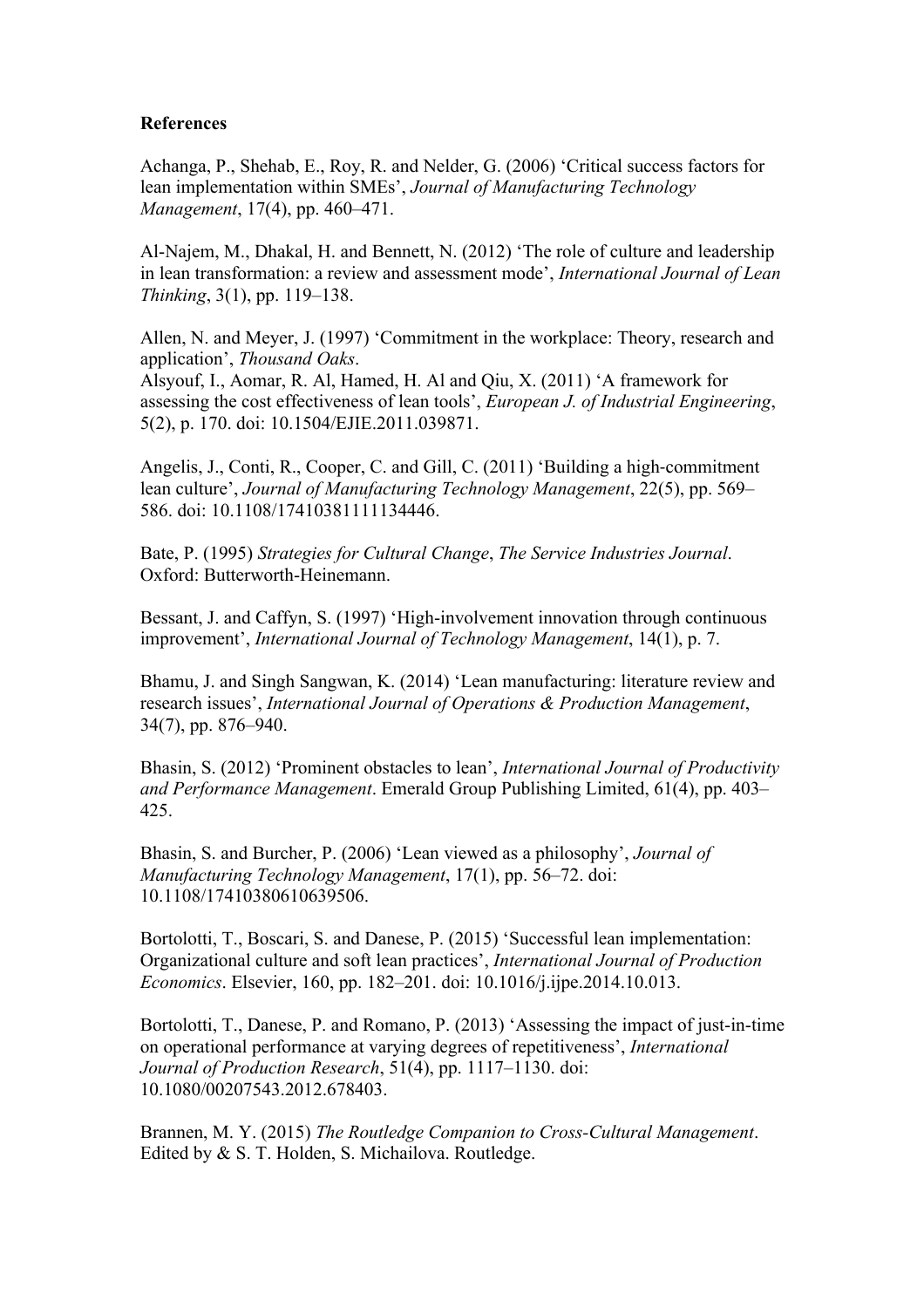Brown, A. (1998) *Organisational culture*. 2nd ed. Financial Times.

Brown, K. A., Willis, P. G. and Prussia, G. E. (2000) 'Predicting safe employee behavior in the steel industry: Development and test of a sociotechnical model', *Journal of Operations Management*, 18(4), pp. 445–465. doi: 10.1016/S0272- 6963(00)00033-4.

Cameron, K. S. (1994) 'Strategies for successful organizational downsizing', *Human Resource Management*, 33(2), pp. 189–211. doi: 10.1002/hrm.3930330204.

Chase, N. (1999) 'Lose the waste: Get lean!', *Quality*, 38(3), pp. 34–39.

Chay, T., Xu, Y., Tiwari, A. and Chay, F. (2015) 'Towards lean transformation: the analysis of lean implementation frameworks', *Journal of Manufacturing Technology Management*, 26(7), pp. 1031–1052. doi: 10.1108/JMTM-10-2013-0143.

Cooney, R. (2002) 'Is "lean" a universal production system?', *International Journal of Operations & Production Management*. MCB UP Ltd, 22(10), pp. 1130–1147. doi: 10.1108/01443570210446342.

Corbett, S. (2007) 'Beyond manufacturing: The evolution of lean production', *McKinsey Quarterly*, (3), pp. 94–96.

Crofton, C. G. and Dale, B. G. (1996) 'The Difficulties Encountered in the Introduction of Total Quality Management: A Case Study Examination', *Quality Engineering*. Taylor & Francis Group, 8(3), pp. 433–439. doi: 10.1080/08982119608904645.

Dale, B. and Cooper, C. (1992) 'Total quality and human resources: an executive guide', *Blackwell.*

Davis, T. (1985) 'Managing culture at the bottom', *Gaining control of the corporate culture*, pp. 163–183.

Denison, D. R. and Mishra, A. K. (1995) 'Toward a Theory of Organizational Culture and Effectiveness', *Organization Science*. INFORMS, 6(2), pp. 204–223. doi: 10.1287/orsc.6.2.204.

Detert, J. R., Schroeder, R. G. and Mauriel, J. J. (2000) 'A FRAMEWORK FOR LINKING CULTURE AND IMPROVEMENT INITIATIVES IN ORGANIZATIONS.', *Academy of Management Review*, 25(4), pp. 850–863. doi: 10.5465/AMR.2000.3707740.

Dixon, N. M. (1999) *The Organizational Learning Cycle: How We Can Learn Collectively*. London: Gower Publishing, Ltd.

Dorota Rymaszewska, A. (2014) 'The challenges of lean manufacturing implementation in SMEs', *Benchmarking: An International Journal*, 21(6), pp. 987– 1002. doi: 10.1108/BIJ-10-2012-0065.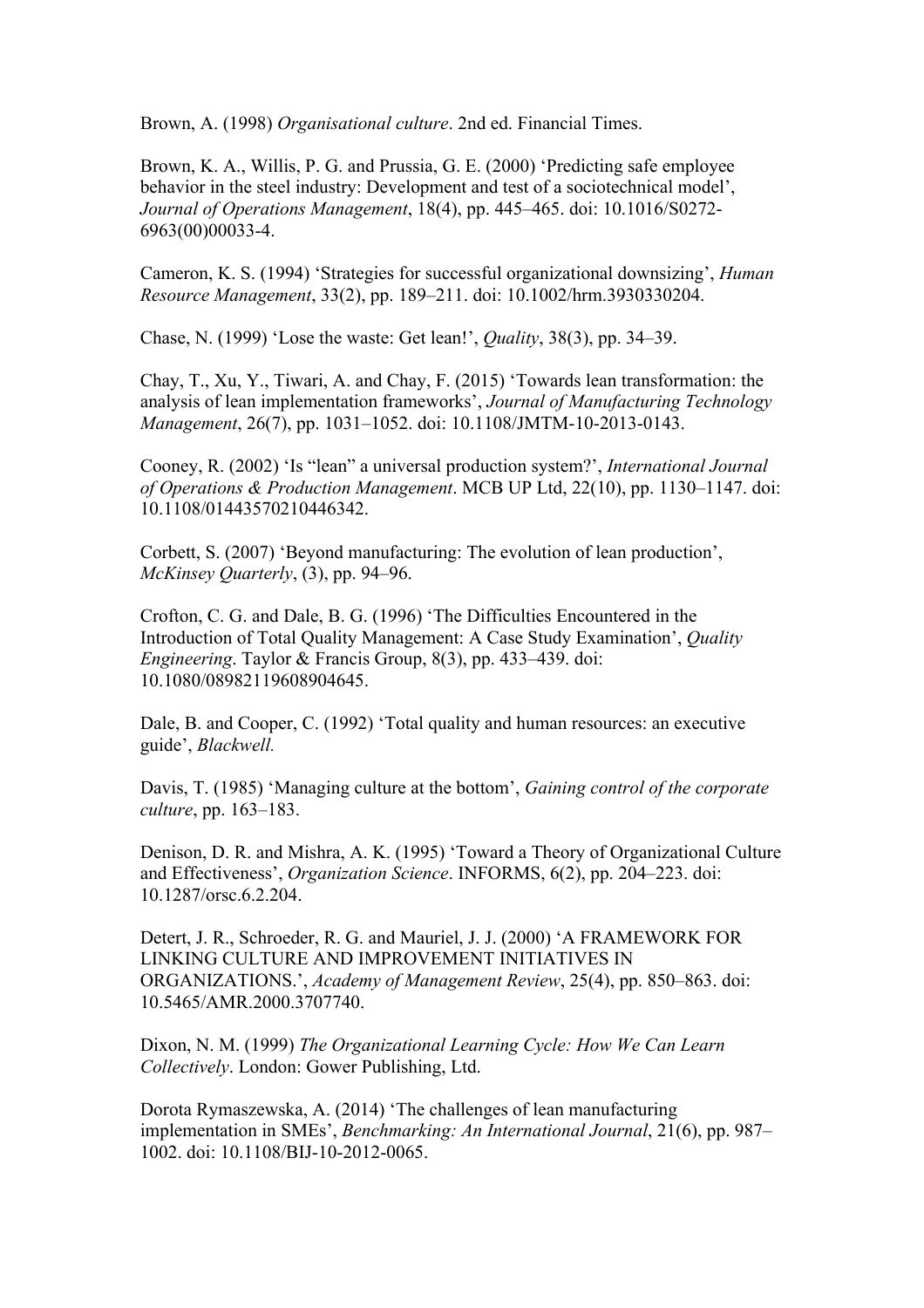Fey, C. and Denison, D. (2003) 'Organizational culture and effectiveness: can American theory be applied in Russia?', *Organization science*, 14(6), pp. 686–706.

Flinchbaugh, J. (2004) 'Beyond lean: building sustainable business and people success through new ways of thinking', *Lean Learning Center*.

Fredriksson, R., Barner-Rasmussen, W. and Piekkari, R. (2006) 'The multinational corporation as a multilingual organization', *Corporate Communications: An International Journal*. Emerald Group Publishing Limited, 11(4), pp. 406–423. doi: 10.1108/13563280610713879.

Fullerton, R. R. and McWatters, C. S. (2001) 'The production performance benefits from JIT implementation', *Journal of Operations Management*, 19(1), pp. 81–96. doi: 10.1016/S0272-6963(00)00051-6.

Furmans, K. (2005) 'Models of heijunka-levelled kanban-systems', *5th International Conference on Analysis* 

Goldstein, L. J. (1957) 'On Defining Culture', *American Anthropologist*, 59(6), pp. 1075–1081. doi: 10.1525/aa.1957.59.6.02a00110.

Graham-jones, J. and Muhareb, T. M. Al (2015) 'Using Lean Six-Sigma in the Improvement of Service Quality at Aviation Industry : Case Study at the Departure Area in KKIA Using Lean Six-Sigma in the Improvement of Service Quality at Aviation Industry : Case Study at the Departure Area in KKIA', (MARCH 2014).

Gregory, B. T., Harris, S. G., Armenakis, A. A. and Shook, C. L. (2009) 'Organizational culture and effectiveness: A study of values, attitudes, and organizational outcomes', *Journal of Business Research*. Elsevier Inc., 62(7), pp. 673–679. doi: 10.1016/j.jbusres.2008.05.021.

Held, D. and McGrew, A. (2000) *The global transformations reader*.

Hietschold, N., Reinhardt, R. and Gurtner, S. (2014) 'Measuring critical success factors of TQM implementation successfully – a systematic literature review', *International Journal of Production Research*. Taylor & Francis, 52(21), pp. 6254– 6272. doi: 10.1080/00207543.2014.918288.

Hines, P., Holweg, M. and Rich, N. (2004a) 'Learning to evolve', *International Journal of Operations & Production Management*, 24(10), pp. 994–1011. doi: 10.1108/01443570410558049.

Hines, P., Holweg, M. and Rich, N. (2004b) 'Learning to evolve', *International Journal of Operations & Production Management*. Emerald Group Publishing Limited, 24(10), pp. 994–1011. doi: 10.1108/01443570410558049.

Hu, Q., Mason, R., Williams, S. J. and Found, P. (2015) 'Lean implementation within SMEs: a literature review', *Journal of Manufacturing Technology Management*, 26(7), pp. 980–1012. doi: 10.1108/JMTM-02-2014-0013.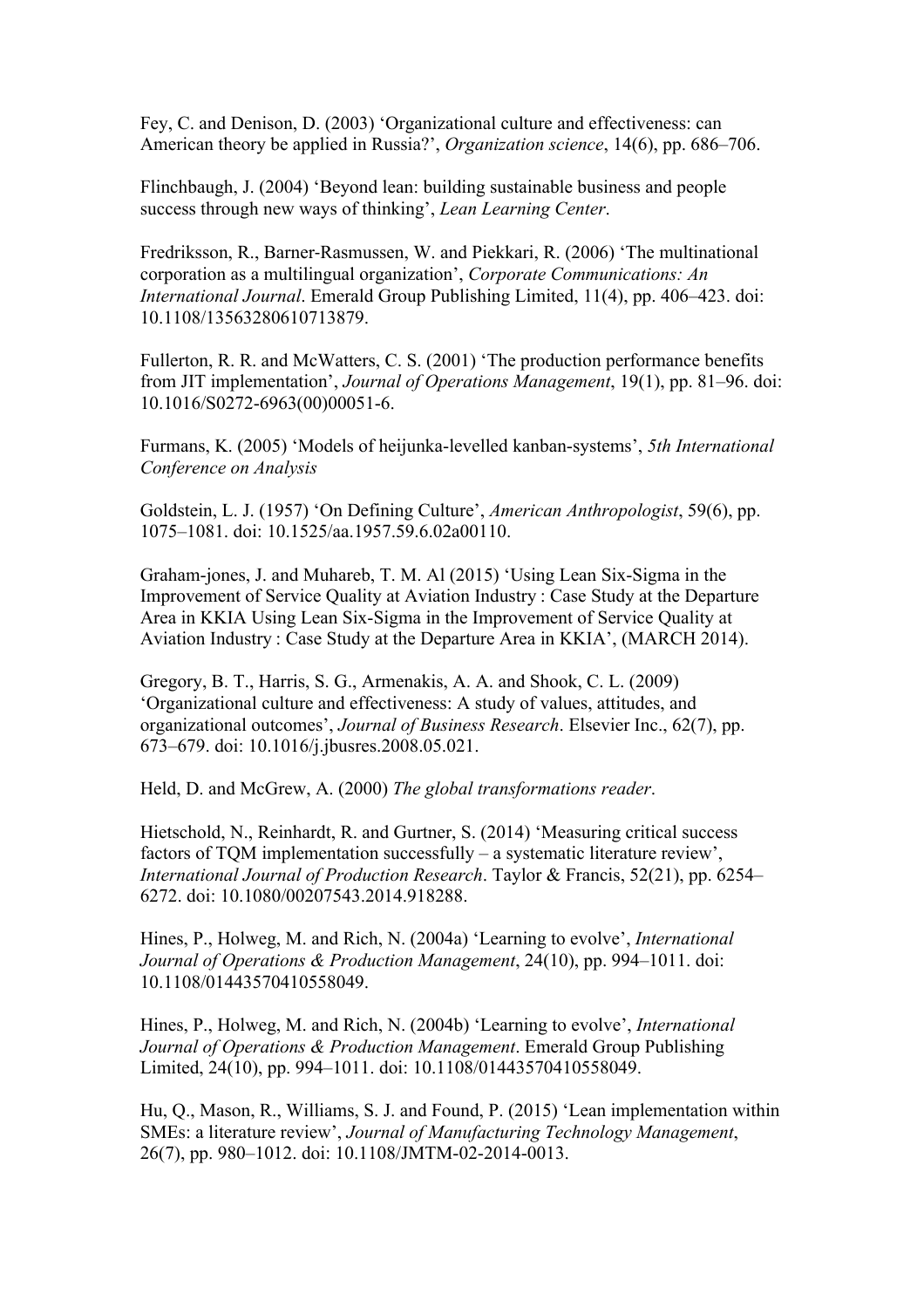Ihezie D, H. S. (2009) *Applying Lean Assessment Tools at a Maryland Manufacturing Company*, *American Society for Engineering Education (ASEE).* Available at: https://www.asee.org/documents/sections/northeast/2009/Applying-Lean-Assessment-Tools-at-a-Maryland-Manufacturing-Company.pdf (Accessed: 20 November 2015).

Imai, M. (1997) 'Gemba kaizen: a commonsense, low-cost approach to management', *McGraw Hill Professional*.

Karim, M. A., Aljuhani, M., Duplock, R. and Yarlagadda, P. (2011) 'Implementation of Lean Manufacturing in Saudi Manufacturing Organisations: An Empirical Study', *Advanced Materials Research*, 339, pp. 250–253. doi: 10.4028/www.scientific.net/AMR.339.250.

Kotter, J. P. and Heskett, J. . (1992) *Corporate Culture and Performance*. New York: THE FREE PRESS.

Lazăr, L. (2010) 'Communication as defining dimension of culture', *Acta Universitatis Danubius. Communicatio*, 2(1), pp. 43–47.

Lewis, M. A. (2000) 'Lean production and sustainable competitive advantage', *International Journal of Operations & Production Management*, 20(8), pp. 959–978. doi: 10.1108/01443570010332971.

Liker, J. (2004) *The Toyota way: 14 management principles from the world's greatest manufacturer.*, *McGraw-Hill. Retrieved November*. McGraw-Hill.

Liker, J. and Rother, M. (2011) 'Why lean programs fail', *Lean Enterprise Institute*. Lin, Z. and Hui, C. (1999) 'Should lean replace mass organization systems? A comparative examination from a management coordination perspective', *Journal of International Business Studies*, 30(1), pp. 45–79.

Lozeau, D., Langley, A. and Denis, J.-L. (2002) 'The Corruption of Managerial Techniques by Organizations', *Human Relations*, 55(5), pp. 537–564. doi: 10.1177/0018726702055005427.

MacDuffie, J. P. and Helper, S. (1997) 'Creating Lean Suppliers: Diffusing Lean Production through the Supply Chain', *California Management Review*. California Management Review, 39(4), pp. 118–151.

Mann, D. (2009) 'The missing link: Lean leadership', *Frontiers of health services management*, 26(2), p. 15.

Mann, D. (2014) *Creating a Lean Culture: Tools to Sustain Lean Conversions, Third Edition*. 3rd edn. CRC Press.

Marodin, G. A. and Saurin, T. A. (2013) 'Implementing lean production systems: research areas and opportunities for future studies', *International Journal of Production Research*, 51(22), pp. 6663–6680. doi: 10.1080/00207543.2013.826831.

Matsui, Y. (2007) 'An empirical analysis of just-in-time production in Japanese manufacturing companies', *International Journal of Production Economics*, 108(1-2),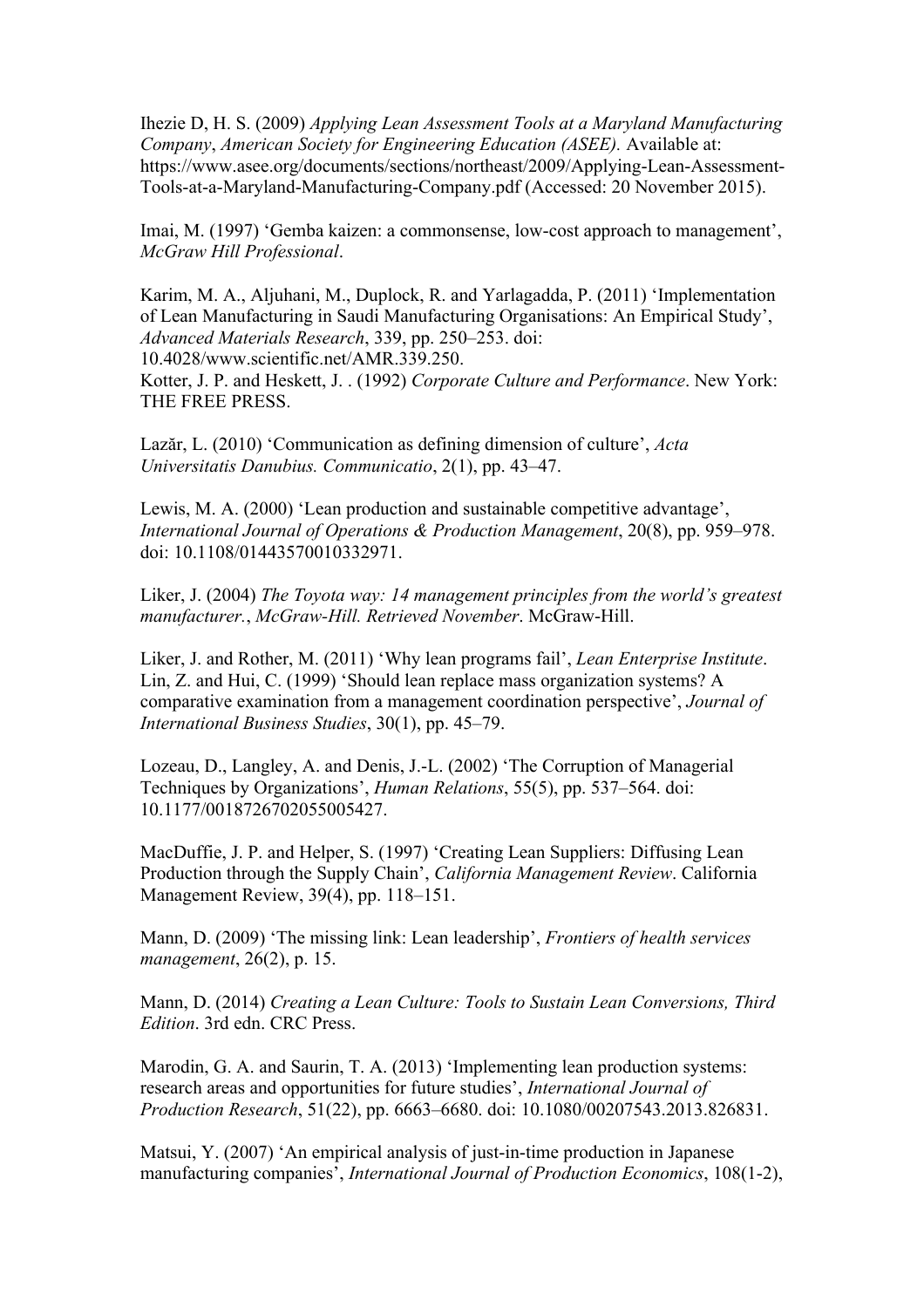pp. 153–164. doi: 10.1016/j.ijpe.2006.12.035.

Maull, R., Brown, P. and Cliffe, R. (2001) 'Organisational culture and quality improvement', *International Journal of Operations & Production Management*. MCB UP Ltd, 21(3), pp. 302–326. doi: 10.1108/01443570110364614.

Mehri, D. (2006) 'The Darker Side of Lean: An Insider's Perspective on the Realities of the Toyota Production System.', *Academy of Management Perspectives*, 20(2), pp. 21–42. doi: 10.5465/AMP.2006.20591003.

Morrissey, W. J. (2006) 'Buyer-Supplier Relationships in Small Firms: The Use of Social Factors to Manage Relationships', *International Small Business Journal*, 24(3), pp. 272–298. doi: 10.1177/0266242606063433.

Munene, J. (1995) '"Not-on-seat": An Investigation of Some Correlates of Organisational Citizenship Behaviour in Nigeria', *Applied Psychology*, 44(2), pp. 111–122. doi: 10.1111/j.1464-0597.1995.tb01069.x.

Naor, M., Goldstein, S. M., Linderman, K. W. and Schroeder, R. G. (2008) 'The Role of Culture as Driver of Quality Management and Performance: Infrastructure Versus Core Quality Practices\*', *Decision Sciences*, 39(4), pp. 671–702. doi: 10.1111/j.1540- 5915.2008.00208.x.

Oackland, J. (1995) *Total Quality Management. The Route to Improving Performance*. 2nd ed. Oxford: Butterworth-Heinemann.

Olivella, J., Cuatrecasas, L. and Gavilan, N. (2008) 'Work organisation practices for lean production', *Journal of Manufacturing Technology Management*, 19(7), pp. 798– 811. doi: 10.1108/17410380810898750.

Oliver, N. and Hunter, G. (1998) *The financial impact of 'Japanese'manufacturing methods*, *Manufacturing in transition*. London: Routlege & Kegan Paul.

Ouchi, W. (1981) 'Theory Z: How American business can meet the Japanese challenge', *Business Horizons*.

Pakdil, F. and Leonard, K. M. (2015a) 'The effect of organizational culture on implementing and sustaining lean processes', *Journal of Manufacturing Technology Management*, 26(5), pp. 725–743. doi: 10.1108/JMTM-08-2013-0112.

Pakdil, F. and Leonard, K. M. (2015b) 'The effect of organizational culture on implementing and sustaining lean processes', *Journal of Manufacturing Technology Management*, 26(5), pp. 725–743. doi: 10.1108/JMTM-08-2013-0112.

Panizzolo, R., Garengo, P., Sharma, M. K. and Gore, A. (2012) 'Lean manufacturing in developing countries: evidence from Indian SMEs', *Production Planning & Control*, 23(10-11), pp. 769–788. doi: 10.1080/09537287.2011.642155.

Pay, R. (2008) 'Everybody's jumping on the lean bandwagon, but many are being taken for a ride', *Industry Week*, May, pp. 21–23.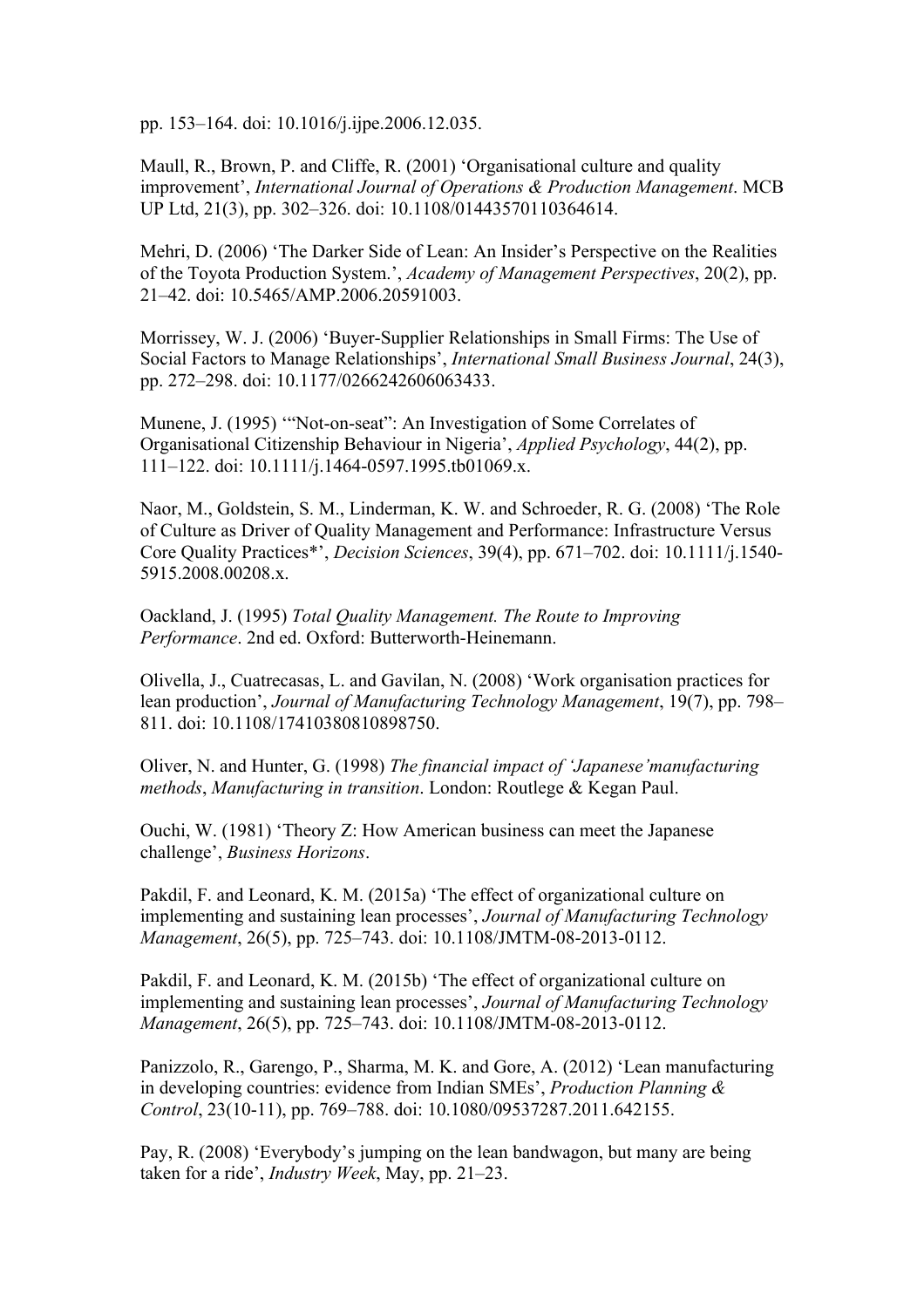Peters, T., Waterman, R. and Jones, I. (1982) *In search of excellence: Lessons from America's best-run companies*. 1st edn. New York: Harper.

Pooyan, B., Napsiah, I. and Zulkiflle, L. (2014) 'Review of Lean Adoption within Small and Medium Sized Enterprises', *Advanced Materials Research*. Trans Tech Publications, 903, pp. 414–418. doi: 10.4028/www.scientific.net/AMR.903.414.

Porter, M. (1985) 'Competitive advantage: creating and sustaining superior performance, 1985'.

Prajogo, D. I. and McDermott, C. M. (2005) 'The relationship between total quality management practices and organizational culture', *International Journal of Operations & Production Management*, 25(11), pp. 1101–1122. doi: 10.1108/01443570510626916.

Prajogo, D. I. and McDermott, C. M. (2011) 'The relationship between multidimensional organizational culture and performance', *International Journal of Operations & Production Management*, 31(7), pp. 712–735. doi: 10.1108/01443571111144823.

Quinn, R. and Spreitzer, G. (1991) 'The psychometrics of the competing values culture instrument and an analysis of the impact of organizational culture on quality of life', *Emerald.*

R. Jadhav, J., S. Mantha, S. and B. Rane, S. (2014) 'Exploring barriers in lean implementation', *International Journal of Lean Six Sigma*, 5(2), pp. 122–148. doi: 10.1108/IJLSS-12-2012-0014.

Rother, M. (2009) *Toyota Kata: managing people for improvement, adaptiveness and superior results*. McGraw-Hill Professional.

Saha, C., Lam, S. S., Beckman, D. and Davis, N. (2014) 'Lean Transformation for Server Manufacturing Environment', in *In IIE Annual Conference. Proceedings*. Institute of Industrial Engineers-Publisher., p. 2902.

Schein, E. H. (1984) 'Coming to a New Awareness of Organizational Culture', *Sloan Management Review*, 25(2), pp. 3–16.

Schonberger, R. J. (2007) 'Japanese production management: An evolution—With mixed success', *Journal of Operations Management*, 25(2), pp. 403–419. doi: 10.1016/j.jom.2006.04.003.

Schouteten, R. and Benders, J. (2004) 'Lean Production Assessed by Karasek's Job Demand–Job Control Model', *Economic and Industrial Democracy*, 25(3), pp. 347– 373. doi: 10.1177/0143831X04044831.

Shah, R. (2003) 'Lean manufacturing: context, practice bundles, and performance', *Journal of Operations Management*, 21(2), pp. 129–149. doi: 10.1016/S0272- 6963(02)00108-0.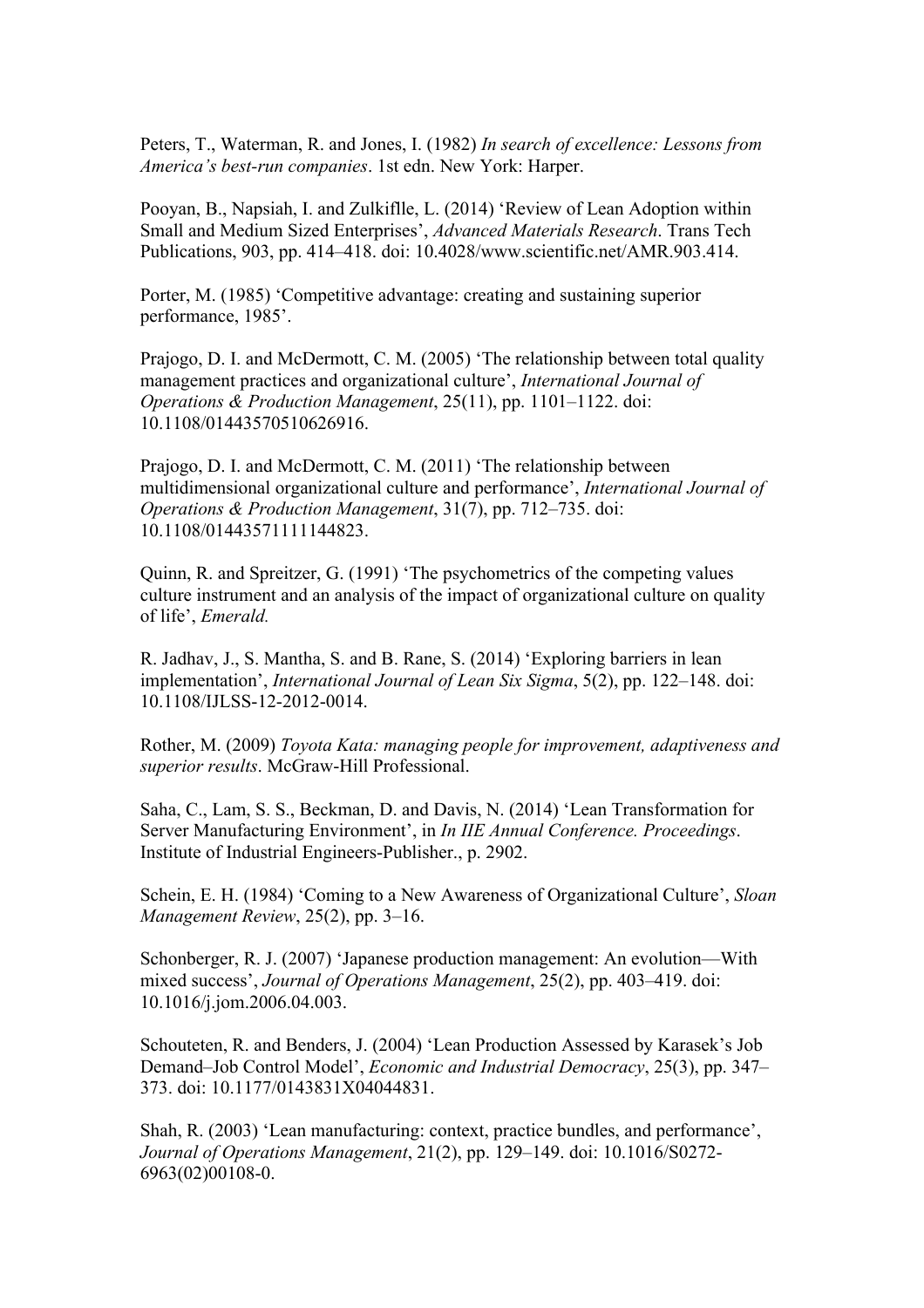Shah, R. and Ward, P. T. (2007) 'Defining and developing measures of lean production', *Journal of Operations Management*, 25(4), pp. 785–805. doi: 10.1016/j.jom.2007.01.019.

Shingo, S. (1988) *Non-stock production: the Shingo system of continuous improvement*. Productivity Press.

Siehl, C. and Martin, J. (1989) 'Organizational culture: A key to financial performance?', *Graduate School of Business, Stanford University.*

Singh, J. and Singh, H. (2012) 'Continuous improvement approach: state-of-art review and future implications', *International Journal of Lean Six Sigma*, 3(2), pp. 88–111. doi: 10.1108/20401461211243694.

Sørensen, J. B. and Sorensen, J. B. (2002) 'The Strength of Corporate Culture and the Reliability of Firm Performance', *Administrative Science Quarterly*, 47(1), p. 70. doi: 10.2307/3094891.

Stock, G. N., McFadden, K. L. and Gowen, C. R. (2007) 'Organizational culture, critical success factors, and the reduction of hospital errors', *International Journal of Production Economics*, 106(2), pp. 368–392. doi: 10.1016/j.ijpe.2006.07.005.

Stone, K. B. (2012) 'Four decades of lean: a systematic literature review', *International Journal of Lean Six Sigma*, 3(2), pp. 112–132. doi: 10.1108/20401461211243702.

Stuart, I. and Boyle, T. (2007) 'Advancing the adoption of'Lean'in canadian SMEs', *Ivey Business Journal*, 71(3), pp. 1–6.

Sun, S. (2008) 'Organizational Culture and Its Themes', *International Journal of Business and Management*, 3(12), p. P137.

Sun, S. (2009) 'Organizational Culture and Its Themes', *International Journal of Business and Management*, 3(12). doi: 10.5539/ijbm.v3n12p137.

Swank, C. (2003) 'The lean service machine', *Harvard business review*, 81(10), pp. 123–130.

Thomas, B. (1995) *The human dimension of quality*. New York: McGraw-Hill.

Trompenaars, F. and Hampden-Turner, C. (1997) 'Riding the Waves of Culture: Understanding cultural diversity in business, Nicholas Brealy', *London, England*.

Vijay, S. (1985) 'Culture and related corporate realities'.

Wang, Y. and Huzzard, T. (2011) 'The impact of lean thinking on organizational learning', *OLKC 2011–Making Waves, Conference …*, pp. 1–19.

Wanitwattanakosol, J. and Sopadang, A. (2012) 'A framework for implementing lean manufacturing system in small and medium enterprises', *Applied Mechanics* 110, pp.